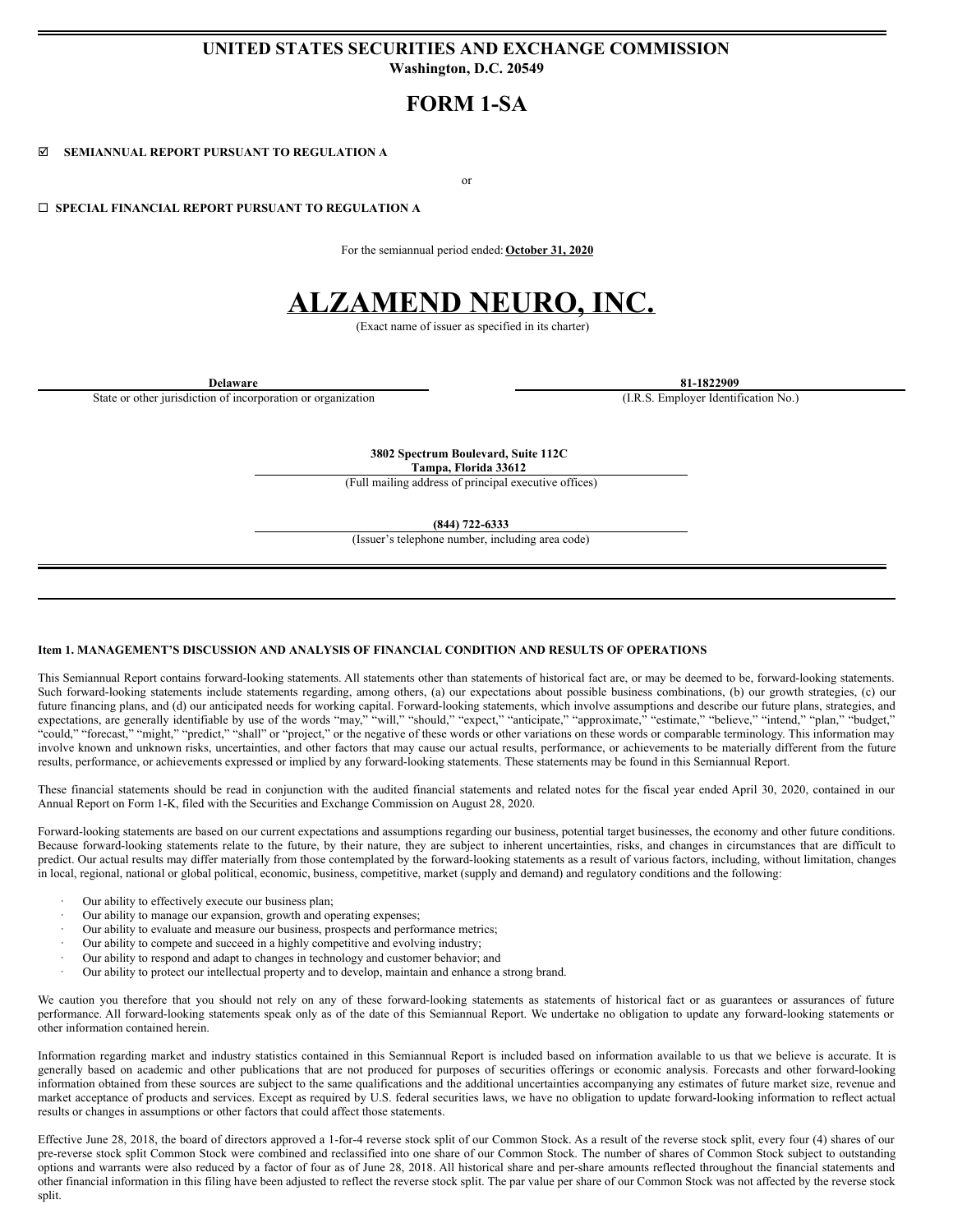#### *Overview*

Alzamend Neuro is an early clinical-stage biopharmaceutical company focused on developing novel products for the treatment of neurodegenerative diseases and psychiatric disorders. With our two current and future product candidates, we aim to bring treatments or cures to market at a reasonable cost as quickly as possible.

Our current pipeline of product candidates consists of two novel therapeutic drug candidates:

· AL001 – A patented ionic co-crystal technology delivering a therapeutic combination of lithium, proline and salicylate, known as AL001, through two royalty-bearing exclusive worldwide licenses from the University of South Florida Research Foundation, Inc., as licensor, and

· AL002 – A patented method using a mutant peptide sensitized cell as a cell-based therapeutic vaccine that reduces beta-amyloid plaque and seeks to restore the ability of the patient's immunological system to combat Alzheimer's, known as AL002, through a royalty-bearing exclusive worldwide license from the licensor.

Our lead candidate, AL001, is expected to provide clinicians with a major improvement over current lithium-based treatments and may constitute a means of treating Alzheimer's and other neurodegenerative diseases and psychiatric disorders. Based on nonclinical data, AL001 ionic co-crystal technology has the potential to improve the therapeutic index of lithium providing a greater bioavailability to the site of action (brain) in comparison to more traditional lithium dosage forms. Lithium has been marketed for more than 35 years and human toxicology regarding lithium use has been well characterized, mitigating the potential regulatory burden for safety data. The results from one human cohort study published in the International Journal of Psychiatry and Neurosciences in January 2010 indicated that lithium had a preventive effect on the development of dementia in patients with bipolar disorder in comparison with anticonvulsants, antidepressants or antipsychotics. These findings suggest that lithium may exert some of its longterm beneficial effects in the treatment of affective disorders via underappreciated neuroprotective effects.

The results of randomized, placebo controlled clinical trials of lithium in the treatment of patients with Alzheimer's dementia and subjects with mild cognitive impairment have been widely published. Clinical studies have indicated that lithium administered at doses lower than those used for affective disorders can favorably impact Alzheimer's outcomes. A study appearing in the British Journal of Psychiatry in 2011 reported that lithium was superior to a placebo, evidencing a slower decline of cognitive function as measured by the Alzheimer's Disease Assessment Scale cognitive subscale. Given the absence of adequate treatments for this highly prevalent disease, the potential efficacy of lithium in the long-term management of Alzheimer's may positively impact public health. There is an unmet medical need for safe and effective Alzheimer's treatments, particularly for treatments with neuroprotective properties.

We submitted a Pre-Investigational New Drug (PIND) briefing package to the U.S. Food and Drug Administration (FDA) in July 2019 that argued against the need for any further preclinical safety studies. Pursuant to the FDA response letter, we believe the proposed test parameters for AL001 appear reasonable to support a Phase I study, thereby allowing us to conduct human clinical trials. Following Phase III clinical trials, we intend to seek approval to commercialize AL001 via a New Drug Application (NDA). We have been asked to provide a scientific bridge to a listed drug to support the adequacy of the nonclinical program. According to the FDA, the adequacy of the nonclinical data will be a matter of review. If the adequacy of the nonclinical data is not sufficient for the FDA, we will then be required to conduct a clinical pharmacokinetics animal study (an expected six-week study) of AL001 to be considered for FDA approval. We received feedback from the FDA regarding the PIND briefing package and have begun the process of finalizing the Investigational New Drug (IND) application and, while FDA approval is not guaranteed, we expect to receive approval to begin a Phase I clinical trial with human subjects in the first quarter of 2021. While the FDA has not given us any indication as to whether AL001 will receive "breakthrough therapy" designation or be permitted to use the Section 505(b)(2) regulatory pathway, we believe that AL001 is an ideal candidate to receive both a breakthrough therapy designation, as well as a Section 505(b)(2) regulatory pathway for new drug approvals, enhancing the speed and reducing the regulatory burden of FDA review.

We believe that our ability to re-engineer lithium solid dosage forms in order to optimize performance has the potential to address a wide range of clinical applications ranging from neurodegenerative disorders, such as Alzheimer's, amyotrophic lateral sclerosis (known as ALS), Huntington disease, multiple sclerosis, Parkinson's disease and traumatic brain injury, to more psychiatric conditions such as bipolar disorder, depression, mania, post-traumatic stress disorder and suicidality. This novel approach is intended to achieve the desired therapeutic outcome of enhanced penetration through the blood-brain barrier and sustained brain lithium concentrations while systemic exposures (and toxicities) are mitigated for other organ systems. The optimal modified-release lithium dosing approach should avoid acutely toxic peak concentrations in blood, as well as in the brain, and should maintain such blood concentrations for a predictable, clinically relevant time, with overall low systemic exposures that mitigate the potential for adverse events. The lithium delivery system would ideally be adaptable to a dosing regimen that maintains therapeutic brain lithium concentrations consistently for the longest possible time while allowing only modest exposures and providing adequate recovery periods between doses for other organ systems.

We have an additional preclinical candidate for Alzheimer's indication, AL002, which has transitioned from early-stage development to an extensive program of preclinical study and evaluation with an anticipated completion date in the first quarter of 2021. We plan to file an IND application with the FDA with respect to AL002 in the first quarter of 2021 and prepare to conduct a Phase I clinical trial in the second quarter of 2021.

3

### **RESULTS OF OPERATIONS FOR THE SIX MONTHS ENDED OCTOBER 31, 2020 AND 2019**

The following table summarizes the results of our operations for the six months ended October 31, 2020 and 2019.

| <b>ALZAMEND NEURO, INC.</b>                 |
|---------------------------------------------|
| <b>Statements of Operations (Unaudited)</b> |

|                                   | For the Six Months Ended October 31,<br>2020<br>2019 |             |  |             |
|-----------------------------------|------------------------------------------------------|-------------|--|-------------|
| <b>OPERATING EXPENSES</b>         |                                                      |             |  |             |
| Research and development          | S                                                    | 783,759 \$  |  | 399,916     |
| General and administrative        |                                                      | 1,832,494   |  | 1,491,825   |
| Total operating expenses          |                                                      | 2,616,253   |  | 1,891,741   |
| <b>Loss from operations</b>       |                                                      | (2,616,253) |  | (1,891,741) |
|                                   |                                                      |             |  |             |
| OTHER INCOME (EXPENSE), NET       |                                                      |             |  |             |
| Interest expense                  |                                                      | (50, 815)   |  |             |
| Interest expense - related party  |                                                      | (5,487)     |  |             |
| Interest income - related party   |                                                      | 1,706       |  | 8,893       |
| Total other income (expense), net |                                                      | (54, 596)   |  | 8,893       |
|                                   |                                                      |             |  |             |
| <b>NET LOSS</b>                   |                                                      | (2,670,849) |  | (1,882,848) |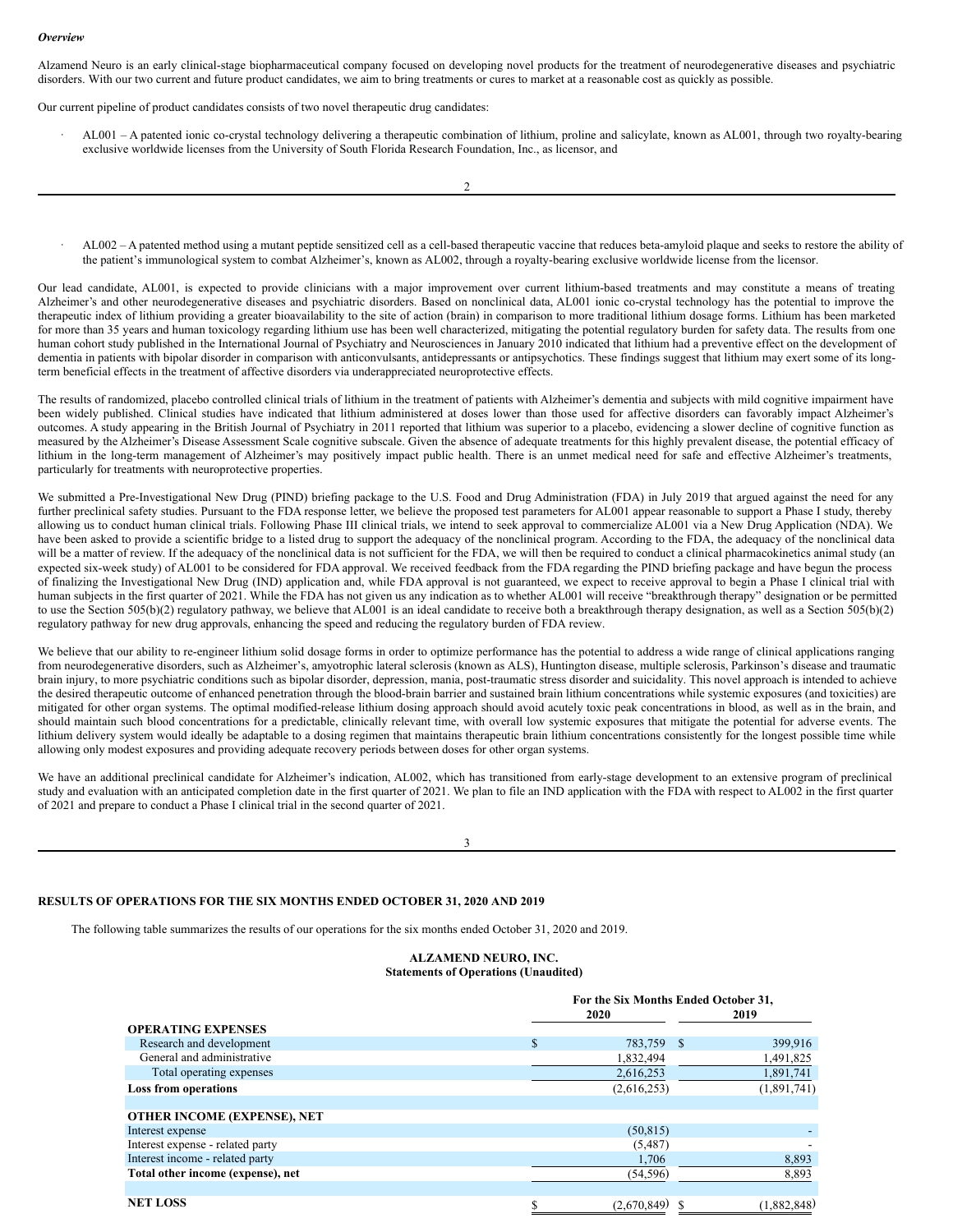| Basic and diluted net loss per common share | (0.04)     | (0.03)     |
|---------------------------------------------|------------|------------|
|                                             |            |            |
| Basic and diluted weighted average common   | 72.262.858 | 70,913,449 |
| shares outstanding                          |            |            |

#### **Revenue**

Alzamend Neuro, Inc. was formed on February 26, 2016, to acquire and commercialize patented intellectual property and know-how to prevent, treat and cure the crippling and deadly disease, Alzheimer's. We currently have only two product candidates, AL001 and AL002. These products are in the early stage of development and will require extensive clinical study, review and evaluation, regulatory review and approval, significant marketing efforts and substantial investment before they and any successors could provide us with any revenue. We did not generate any revenues during the six months ended October 31, 2020 and 2019, and we do not anticipate that we will generate revenue for the foreseeable future.

#### **General and administrative expenses**

General and administrative expenses for the six months ending October 31, 2020 and 2019, were \$1,832,494 and \$1,491,271, respectively. As reflected in the table below, general and administrative expenses primarily consisted of the following expense categories: management services, professional fees, stock compensation expense, salaries and benefits. The remaining general and administrative expenses of \$147,129 and \$69,396, respectively, primarily consisted of payments for advertising and promotion, transfer agent fees, travel, and other office expenses, none of which is significant individually.

| For the Six Months Ended October 31, |  |  |
|--------------------------------------|--|--|
|                                      |  |  |
| 940,510                              |  |  |
| 293,222                              |  |  |
| 188,697                              |  |  |
| 69,396                               |  |  |
| 1,491,825                            |  |  |
|                                      |  |  |

4

#### *Stock compensation expense*

During the six months ended October 31, 2020 and 2019, we incurred general and administrative stock compensation expense of \$1,116,744 and \$940,510, respectively, related to stock option grants to executives, employees and consultants as well as shares issued for services to Spartan. All option grants are granted at the per share fair value on the grant date. Vesting of options differs based on the terms of each option. We valued the options at their date of grant utilizing the Black Scholes option pricing model. We valued the shares issued for services at their intrinsic value on the date of issuance. Stock-based compensation is a non-cash expense because we settle these obligations by issuing shares of our Common Stock from authorized shares instead of settling such obligations with cash payments.

#### *Professional fees*

The second largest component of our general and administrative expenses is professional fees. During the six months ended October 31, 2020 and 2019, we reported professional fees of \$343,643 and \$293,222, respectively, which are principally comprised of the following items:

#### *Six Months Ended October 31, 2020*

- In June 2017, we entered into a five year consulting agreement with Spartan Capital Securities, LLC ("Spartan") pursuant to which Spartan has agreed to provide consulting services with respect to general corporate matters, including, but not limited to, advice and input with respect to raising capital, potential merger and acquisition transactions, identifying suitable personnel for management, developing corporate structure and finance strategies, assisting us with strategic introductions, assisting management with enhancing corporate and shareholder value and introducing us to potential investors. In December 2017, since the maximum amount was raised in the prior private placement, we paid to Spartan a consulting fee of \$1,400,000 for the services to be rendered over the 60-month term of this consulting agreement. During the six months ended October 31, 2020, we recorded an expense of \$140,000 as a result of this consulting agreement.
- In June 2019 we entered into an uplisting agreement with Spartan pursuant to which Spartan has agreed to provide consulting services with respect to an IPO, merger, acquisition or sale of stock or assets, joint venture, strategic alliance or other similar transaction. We paid to Spartan a consulting fee of \$475,000 for the services to be rendered over the 24-month term of the uplisting agreement. During the six months ended October 31, 2020, we recorded an expense of \$118,750 as a result of this consulting agreement.
- During the six months ended October 31, 2020, we incurred \$25,132 in legal fees.
- During the six months ended October 31, 2020, we incurred \$61,420 in audit fees.

#### *Six Months Ended October 31, 2019*

- · During the six months ended October 31, 2019, we recorded an expense of \$140,000 as a result of the June 2017 Spartan consulting agreement discussed above.
- · During the six months ended October 31, 2019, we recorded an expense of \$93,968 as a result of the June 2019 Spartan uplisting agreement discussed above.
- During the six months ended October 31, 2019, we incurred \$52,070 in legal fees.
- During the six months ended October 31, 2019, we incurred \$47,396 in audit fees.

#### *Salaries and Benefits*

During the six months ended October 31, 2020 and 2019, we incurred \$224,978 and \$188,697, respectively, in employee-related expenses. As of October 31, 2020, we had one full-time and three part-time employees. We appointed Mr. Stephan Jackman as CEO as of November 30, 2018. We appointed, Kenneth S. Cragun as CFO on December 15, 2018. We appointed Henry Nisser as General Counsel and Executive Vice President on May 1, 2019.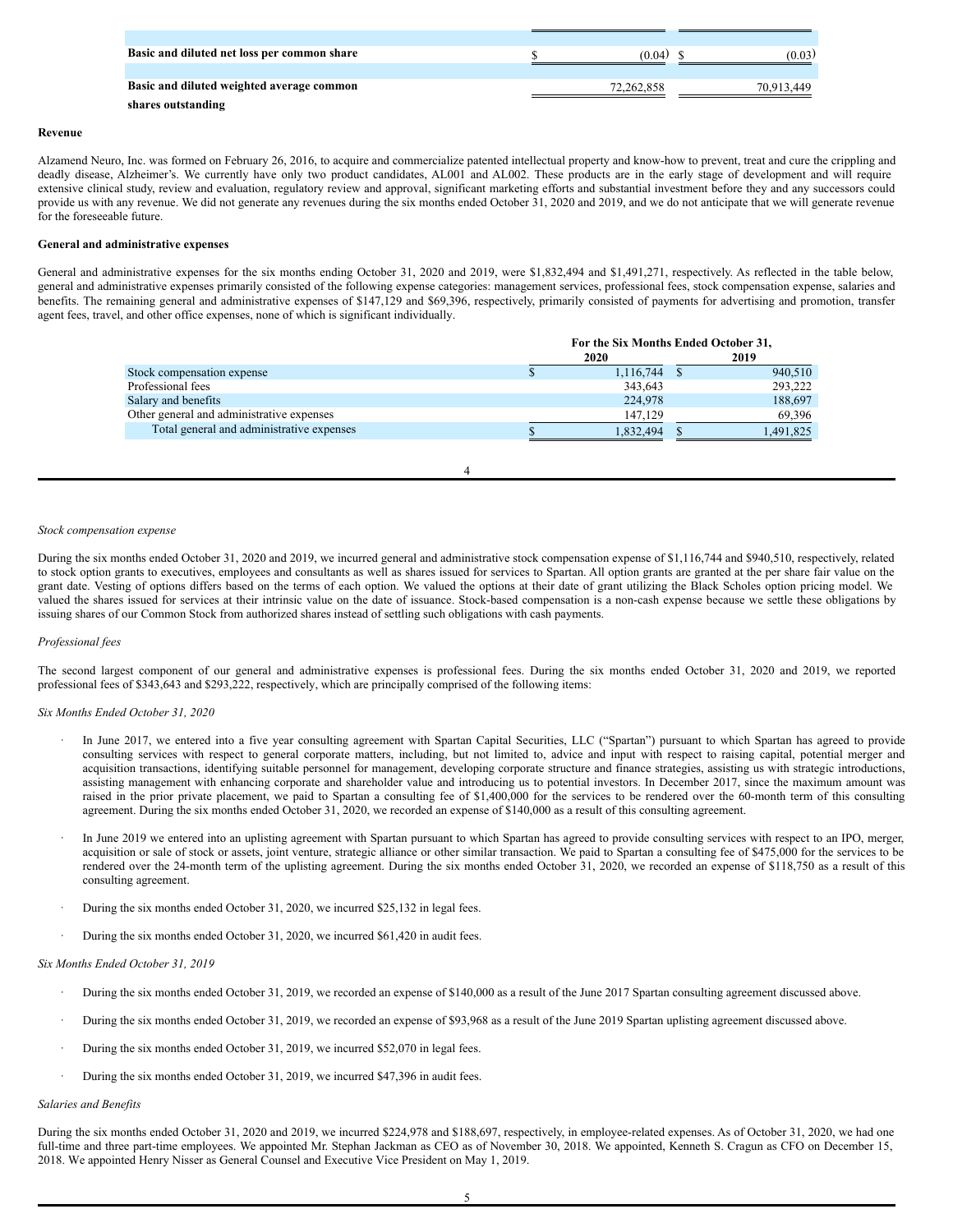#### **Research and development expenses**

Research and development expenses for the six months ending October 31, 2020 and 2019, were \$783,759 and \$399,916, respectively. As reflected in the table below, research and development expenses primarily consisted of professional fees as well as licenses and fees.

|                                         | For the Six Months Ended October 31, |  |         |
|-----------------------------------------|--------------------------------------|--|---------|
|                                         | 2020                                 |  | 2019    |
| Professional fees                       | 710,133                              |  | 234,043 |
| Licenses and fees                       | 30,000                               |  | 50,000  |
| Stock compensation expense              | 43.626                               |  | 115.873 |
| Total research and development expenses | 783.759                              |  | 399.916 |

#### *Licenses and fees*

There are certain initial license fees and milestone payments required to be paid to the University of South Florida and the USF Research Foundation, for the licenses of the Technologies, pursuant to the terms of the License Agreement with Sublicensing Terms (the "License Agreement") with the Licensor and a direct support organization of the University.

The License Agreement for AL002 requires us to pay royalty payments of 4% on net sales of products developed from the licensed technology while the AL001 License Agreements require us to pay combined royalty payments of four and one-half percent (4.5%) on net sales of products developed from the licensed technology. We have already paid an initial license fee of \$200,000 for AL002 and an initial license fee of \$200,000 for AL001. As an additional licensing fee for the license of AL002, the Licensor received 3,601,809 shares of Common Stock. As an additional licensing fee for the license of the AL001 technologies, the Licensor received 2,227,923 shares Common Stock. Additionally, we are required to pay milestone payments on the due dates to the Licensor for the license of the AL002 technology and for the AL001 technologies.

During the six months ended October 31, 2020, we incurred \$30,000 in license fees related to achieving the milestone of conducting pre-IND discussions with the FDA regarding AL001 under the new license agreements entered into on June 10, 2020 for the treatment of neurodegenerative diseases excluding Alzheimer's Disease and for the treatment of psychiatric diseases/disorders.

During the six months ended October 31, 2019, we incurred \$50,000 in license fees related to achieving the milestone of conducting pre-IND discussions with the FDA regarding AL001.

#### *Professional fees*

During the six months ended October 31, 2020 and 2019, the Company reported professional fees of \$710,133 and \$234,043, respectively, which are principally comprised of professional fees attributed to various types of scientific services, including FDA consulting services.

#### *Stock compensation expense*

During the six months ended October 31, 2020 and 2019, we incurred \$43,626 and \$115,873, respectively, in research and development stock compensation expense related to stock option grants to executives, employees and consultants. All option grants are granted at the per share fair value on the grant date. Vesting of options differs based on the terms of each option. We valued the options at their date of grant utilizing the Black Scholes option pricing model. Stock-based compensation is a non-cash expense because we settle these obligations by issuing shares of our Common Stock from authorized shares instead of settling such obligations with cash payments.

#### **Other income (expense), net**

#### *Interest expense*

Interest expense was \$50,815 for the six months ended October 31, 2020 related to the convertible promissory note issued in August 2020 including non-cash interest expense of \$45,625 recorded from the amortization of debt discount.

#### *Interest expense – related party*

Interest expense – related party was \$5,487 for the six months ended October 31, 2020 related to the convertible promissory note – related party issued in August 2020 including non-cash interest expense of \$4,819 recorded from the amortization of debt discount.

| I<br>I<br>×<br>٧ |
|------------------|

#### *Interest income – related party*

During the six months ended October 31, 2020 and 2019, the Company reported interest income, related party of \$1,706 and \$8,893, respectively, relating to a promissory note from Avalanche.

#### **Current and deferred income taxes**

As of October 31, 2020 and 2019, the Company had deferred tax assets totaling \$3,302,943 and \$2,194,303, respectively. The ultimate realization of deferred tax assets is dependent upon the existence, or generation, of taxable income in the periods when those temporary differences and net operating loss carryovers are deductible. Management considers the scheduled reversal of deferred tax liabilities, taxes paid in carryover years, projected future taxable income, available tax planning strategies, and other factors in making this assessment. Based on available evidence, management believes it is less likely than not that all of the deferred tax assets will be realized. Accordingly, the Company has established a 100% valuation allowance. As a result of the full valuation allowance, the Company did not record an income tax benefit during the six months ended October 31, 2020 and 2019.

#### **LIQUIDITY AND CAPITAL RESOURCES**

The accompanying financial statements have been prepared on the basis that the Company will continue as a going concern. As of October 31, 2020, the Company had cash of \$5,860 and an accumulated deficit of \$14,456,718. The Company has incurred recurring losses and reported losses for the six months ended October 31, 2020 totaling \$2,670,849. In the past, the Company has financed its operations principally through issuances of promissory notes and equity securities.

The Company expects to continue to incur losses for the foreseeable future and needs to raise additional capital until it is able to generate revenues from operations sufficient to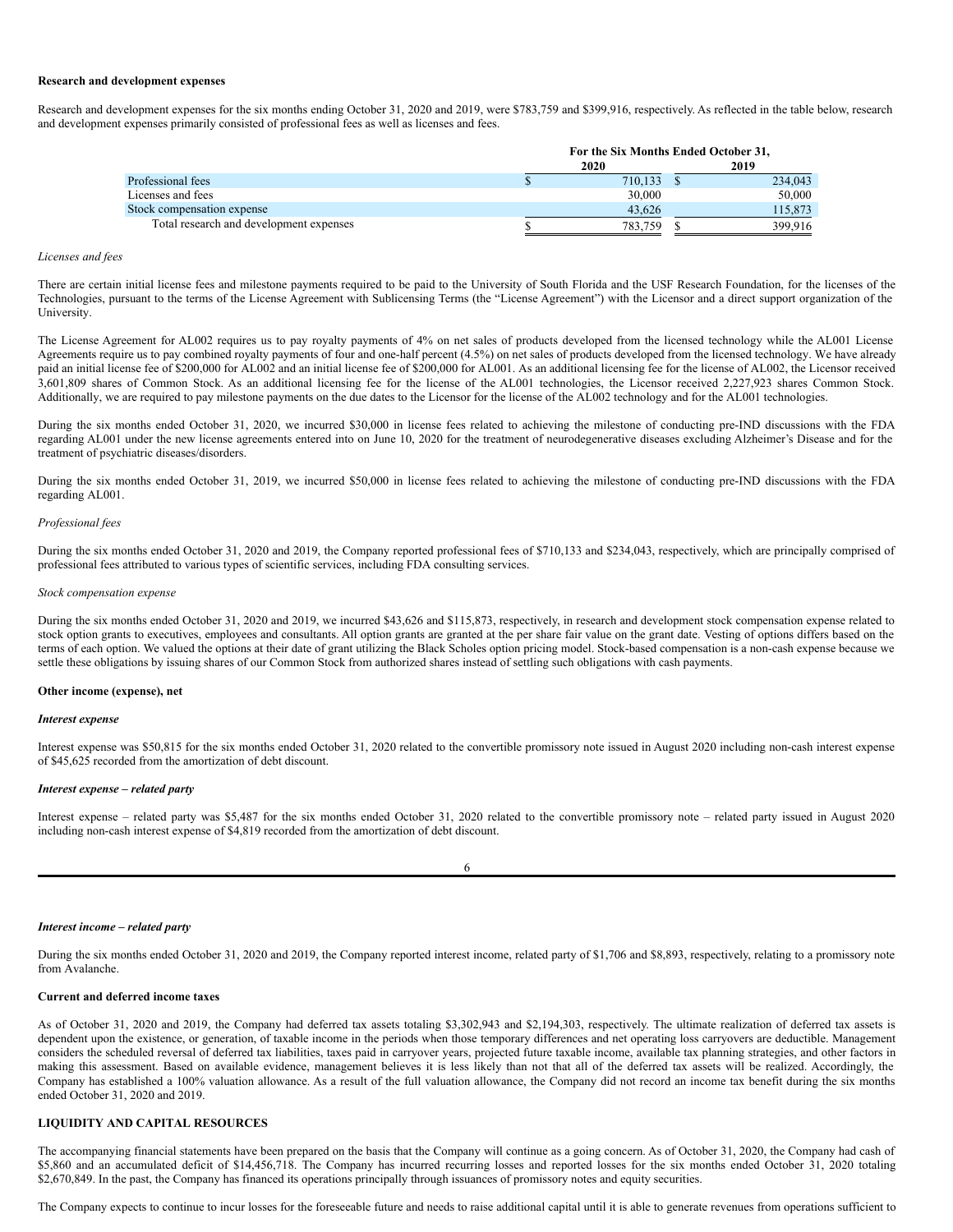fund its development and commercial operations. Based on our current business plan, we believe that our cash and cash equivalents at October 31, 2020, are not sufficient to meet our anticipated cash requirements during the twelve-month period subsequent to the issuance of the financial statements included in this Semiannual Report on Form 1-SA. Management believes that the Company has access to capital resources through potential public or private issuance of debt or equity securities. However, the Company cannot be certain that additional funding will be available on acceptable terms, or at all, in which case it may have to significantly delay, scale back or discontinue the development and/or commercialization of its products. The Company may also be required to (a) seek collaborators for its product candidates at an earlier stage than otherwise would be desirable and on terms that are less favorable than might otherwise be available; or (b) relinquish or otherwise dispose of rights to technology or its product candidates that the Company would otherwise seek to deploy or commercialize. These matters raise substantial doubt about the Company's ability to continue as a going concern. The accompanying financial statements do not include any adjustments that might become necessary should the Company be unable to continue as a going concern.

#### *Recent Financing Transactions*

In December 2020, the Company entered into a securities purchase agreement with an institutional investor to sell a convertible promissory note of the Company, in the aggregate principal amount of \$44,000 for a purchase price of \$40,000 and issue a five-year warrant to purchase 14,667 of shares of its Common Stock. The convertible promissory note bears interest at 8% per annum, which principal and all accrued and unpaid interest are due six months from the date of issuance. The principal and interest earned on the convertible promissory note may be converted into shares of the Company's Common Stock at \$1.50 per share. The exercise price of the warrant is \$3.00 per share.

In December 2020, DPW Holdings, Inc., a related party, provided \$1,000,000 in short-term advances.

In August 2020, the Company entered into a securities purchase agreement with an institutional investor to sell a convertible promissory note of the Company, in the aggregate principal amount of \$275,000 for a purchase price of \$250,000 and issue a five-year warrant to purchase 91,667 of shares of its Common Stock. The convertible promissory note bears interest at 8% per annum, which principal and all accrued and unpaid interest are due six months after the date of issuance. The principal and interest earned on the convertible promissory note may be converted into shares of the Company's Common Stock at \$1.50 per share. The exercise price of the warrant is \$3.00 per share.

In August 2020, the Company entered into a securities purchase agreement with DPW Holdings, Inc., a related party, to sell a convertible promissory note of the Company, in the aggregate principal amount of \$50,000 and issue a 5-year warrant to purchase 16,667 of shares of its Common Stock. The convertible promissory note bears interest at 8% per annum, which principal and all accrued and unpaid interest are due six months after the date of issuance. The principal and interest earned on the convertible promissory note may be converted into shares of the Company's Common Stock at \$1.50 per share. The exercise price of the warrant is \$3.00 per share.

On April 30, 2019, we entered into a securities purchase agreement with Ault Life Sciences Fund, LLC, a related party, for the sale of 10,000,000 shares of Common Stock for a total purchase price of \$15,000,000, or \$1.50 per share with 5,000,000 warrants with a five-year term and an exercise price of \$3.00 per share and vesting upon issuance. The purchase price of \$15,000,000 was in the form of a note receivable initially with a 12-month term. The term of the note receivable was extended to December 31, 2021. While this transaction did not provide immediate liquidity to the Company, we expect future payments to be a source of the Company's capital resources. During the six months ended October 31, 2020, proceeds from the note receivable for common stock, related party, were \$99,905.

On April 10, 2018, Avalanche International Corp. ("Avalanche"), a related party, issued a promissory note (the "AVLP Note") to evidence our loan of up to \$995,500 for a period ending on April 30, 2019, subject to the terms and conditions stated in the AVLP Note. The AVLP Note accrues interest at 10% per annum and includes a 10% original issue discount. During the year ended April 30, 2019, \$105,000 was repaid. The balance outstanding on the AVLP Note as of October 31, 2019, was \$100,915. In August 2020, the principal and accrued interest on the AVLP Note was paid in full.

### *Impact of Coronavirus on the Company's Operations*

In March 2020, the World Health Organization declared the outbreak of Covid-19 as a pandemic which continues to spread throughout the United States and the world. We are monitoring the outbreak of Covid-19 and the related business and travel restrictions and changes to behavior intended to reduce its spread, and its impact on our operations, financial position, cash flows, supply chains, and the industry in general, in addition to the impact on our employees. Due to the rapid development and fluidity of this situation, the magnitude and duration of the pandemic and its impact on our operations and liquidity is uncertain as of the date of this semiannual report.

The outbreak of Covid-19 could adversely impact our business, including delaying our nonclinical studies and clinical trials. We are still assessing our business operations and system supports and the impact Covid-19 may have on our results of operations and financial condition, but there can be no assurance that this analysis will enable us to avoid part or all of any impact from the spread of Covid-19 or its consequences, including downturns in business sentiment generally or in our sector in particular.

Our operations are located in Orange County, California and Tampa, Florida, and members of our senior management work in Atlanta, Georgia and New York, New York. We have been following the recommendations of local health authorities to minimize exposure risk for our employees, including the temporary closures of our offices and having employees work remotely to the extent possible, which has to an extent adversely affected their efficiency.

Our offices remain closed to non-essential employees based on the occupancy and social distancing orders from health authorities. Non-essential staff continue to work remotely utilizing secure remote access systems and technology infrastructure. The Company believes it has adequate internal communications system and can remain operational with a remote staff.

#### **CONTRACTUAL OBLIGATIONS**

On May 1, 2016, the Company entered into the License Agreement with the Licensor pursuant to which the Licensor granted the Company a royalty bearing, exclusive worldwide license, limited to the field of Alzheimer's Immunotherapy and Diagnostics, under United States Patent No. 8,188,046, entitled "Amyloid Beta Peptides and Methods of Use", filed April 7, 2009 and granted May 29, 2012.

In addition to royalty payments of 4% on net sales of products developed from the licensed technology, the Company was required to pay a license fee of \$100,000 on June 25, 2016, and December 31, 2016. As an additional licensing fee, the Licensor was entitled to receive that number of shares of our Common Stock equal to five percent (5%) of the sum of the total number of issued and outstanding shares plus any securities that are convertible into or exercisable or exchangeable for shares of Common Stock, subject to adjustment for additional issuances until such time as the Company has received a total of \$5 million in cash in consideration for the Company's equity securities. The Company issued 3,601,809 shares to the Licensor in full satisfaction of this additional licensing fee. Minimum royalties are \$20,000 in 2022, \$40,000 in 2023 and \$50,000 in 2024 and every year thereafter, for the life of the agreement. Additionally, the Company is required to pay milestone payments on the due dates to Licensor for the license of the technology, as follows:

| Payment |         | <b>Due Date</b>                               | Event                                                        |
|---------|---------|-----------------------------------------------|--------------------------------------------------------------|
|         | 50,000  | Upon IND application filing                   | Upon IND application filing                                  |
|         |         |                                               |                                                              |
|         | 50,000  | 12 months from IND application filing date    | Upon first dosing of patient in first Phase I Clinical Trial |
|         |         |                                               |                                                              |
|         | 175.000 | 12 months from first patient dosed in Phase I | Upon Completion of first Phase I Clinical Trial              |
|         |         |                                               |                                                              |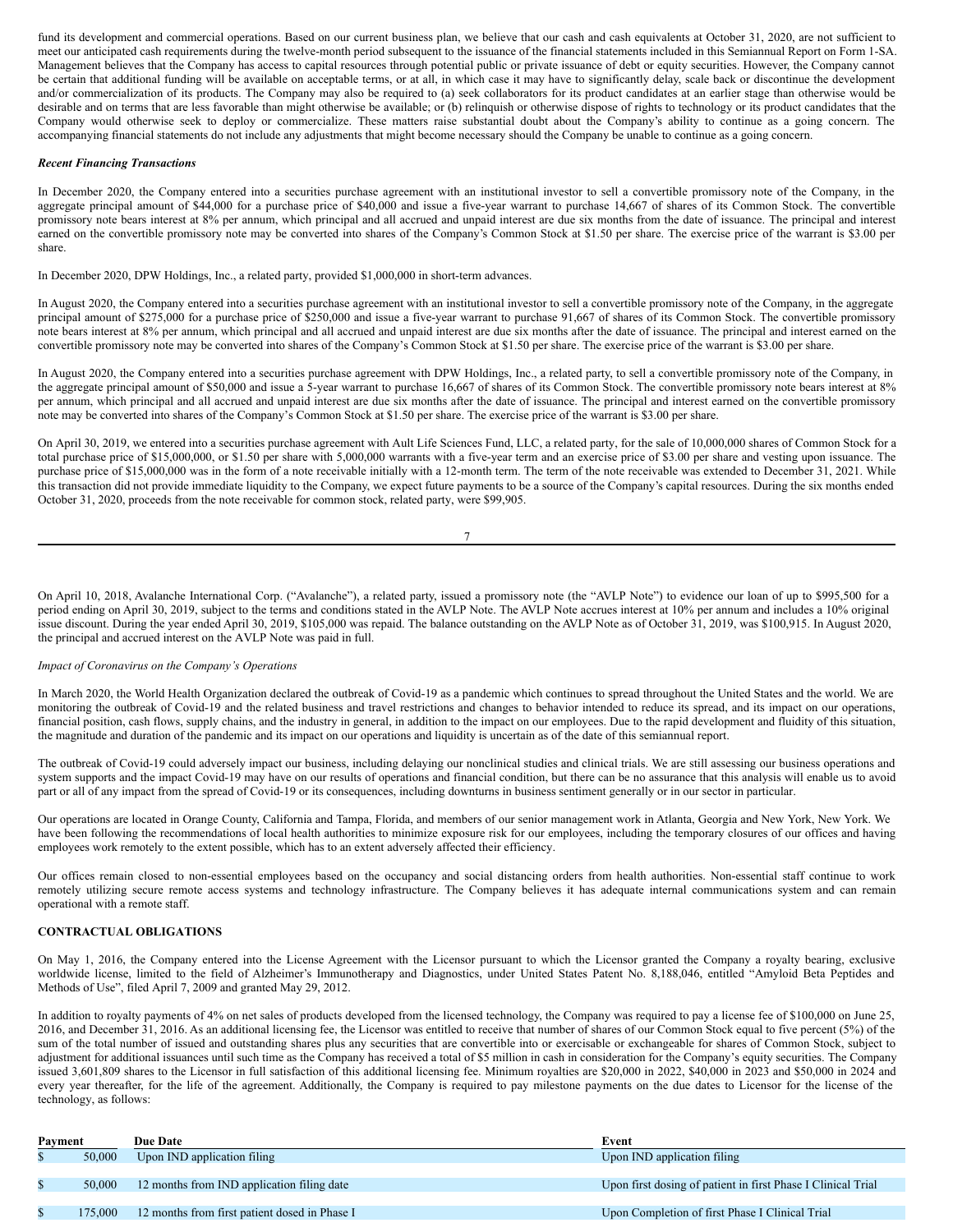| \$<br>500,000 | 24 months from completion of first Phase I Trial               | Upon Completion of first Phase II Clinical Trial         |
|---------------|----------------------------------------------------------------|----------------------------------------------------------|
|               |                                                                |                                                          |
| 1,000,000     | 12 months from completion of the first Phase II Clinical Trial | Upon first patient treated in a Phase III Clinical Trial |
|               |                                                                |                                                          |
| 10,000,000    | 7 years from the effective date of the agreement               | Upon FDA BLA Approval                                    |
|               |                                                                |                                                          |
|               |                                                                |                                                          |
|               |                                                                |                                                          |

None of these milestones was met as of the date of this Semiannual Report. If we fail to meet a milestone by its specified date, the Licensor may terminate the License Agreement.

The Licensor was also granted a preemptive right to acquire such shares or other equity securities that may be issued from time to time by the Company while Licensor remains the owner of any equity securities of the company. Further, if the Company issue equity securities at a price per share that is less than the price paid by investors in a transaction for aggregate consideration of at least \$5,000,000 (the "Investment Price"), then the number of shares owned by Licensee shall be increased upon such issuance. The amount of the increase shall be determined by multiplying the number of shares then owned by Licensor by a fraction; the numerator of which shall be equal to the number of shares of Common Stock outstanding immediately after the issuance of additional shares of Common Stock, and the denominator of which shall be equal to the sum of (i) the number of shares of Common Stock outstanding immediately prior to the issuance of additional shares of Common Stock plus (ii) the number of shares of Common Stock which the aggregate consideration for the total number of additional shares of Common Stock so issued would purchase at the Investment Price.

There are certain license fees and milestone payments required to be paid for the licensing of the AL001 technology, pursuant to the terms of the two Standard Exclusive License Agreements with Sublicensing Terms, both dated June 21, 2018 (the "AL001 License Agreements"), with the Licensor and the University. In addition, a royalty payment of 3% is required pursuant to License #18110 while License #18111 requires a royalty payment of 1.5% on net sales of products developed from the licensed technology. For the two AL001 licenses, in the aggregate, the Company paid initial license fees of \$200,000. As an additional licensing fee, the Licensor received that number of shares of Common Stock equal to three percent (3%) of the sum of the total number of issued and outstanding shares. The Company issued 2,227,925 shares to the Licensor in full satisfaction of this additional licensing fee. Minimum royalties are \$25,000 in 2023, \$45,000 in 2024 and \$70,000 in 2025 and every year thereafter, for the life of the agreement. Additionally, the Company is required to pay milestone payments on the due dates to Licensor for the license of the technology, as follows:

| Payment |            | <b>Due Date</b>                                                | Event                                                    |
|---------|------------|----------------------------------------------------------------|----------------------------------------------------------|
| Ÿ.      | 50,000     | November $1, 2019$                                             | Pre-IND meeting                                          |
|         |            |                                                                |                                                          |
| \$      | 65,000     | 6 months from IND filing date                                  | <b>IND</b> application filing                            |
|         |            |                                                                |                                                          |
| \$      | 190,000    | 12 months from IND filing date                                 | Upon first dosing of patient in a clinical trial         |
|         |            |                                                                |                                                          |
| \$      | 500,000    | 12 months from first patient dosing                            | Upon Completion of first clinical trial                  |
|         |            |                                                                |                                                          |
| \$      | 1.250.000  | 12 months from completion of the first Phase II clinical trial | Upon first patient treated in a Phase III Clinical Trial |
|         |            |                                                                |                                                          |
|         | 10,000,000 | 8 years from the Effective Date of the Agreement               | Upon FDA Approval                                        |

On June 10, 2020, the Company obtained two additional royalty-bearing, exclusive worldwide licenses from the Licensor to a therapy known as LiProSa<sup>TM</sup>. One of the additional licenses is for the treatment of neurodegenerative diseases excluding Alzheimer's Disease and the other is for the treatment of psychiatric diseases/disorders. LiProSal<sup>TM</sup> is an ionic cocrystal of lithium. There are certain license fees and milestone payments required to be paid for the licensing of the LiProSa<sup>TM</sup> technology, pursuant to the terms of the Standard Exclusive License Agreements with Sublicensing Terms, both dated June 10, 2020, (the "LiProSal<sup>TM</sup> License Agreements") with the Licensor and the University. In addition, a royalty payment of 3% is required on net sales of products developed from the licensed technology. For the two additional LiProSal <sup>TM</sup> licenses, in the aggregate, the Company is are required to pay initial license fees of \$20,000 no later than June 10, 2021. Additionally, the Company is required to pay milestone payments on the due dates to Licensor for the license of the technology, as follows:

| Payment |           | <b>Due Date</b>                                                | Event |                                                          |
|---------|-----------|----------------------------------------------------------------|-------|----------------------------------------------------------|
| ъ       | 30,000    | Completed September 2019                                       |       | Pre-IND meeting                                          |
|         |           |                                                                |       |                                                          |
| \$      | 50,000    | October 30, 2020                                               |       | <b>IND</b> application filing                            |
|         |           |                                                                |       |                                                          |
| \$      | 150,000   | 12 months from IND filing date                                 |       | Upon first dosing of patient in a clinical trial         |
|         |           |                                                                |       |                                                          |
| \$      | 400,000   | 12 months from first patient dosing                            |       | Upon Completion of first clinical trial                  |
|         |           |                                                                |       |                                                          |
| \$      | 1,000,000 | 36 months from completion of the first Phase II clinical trial |       | Upon first patient treated in a Phase III clinical trial |
|         |           |                                                                |       |                                                          |
| \$      | 8,000,000 | 8 years from the effective date of the agreement               |       | First commercial sale                                    |
|         |           |                                                                |       |                                                          |
|         |           |                                                                |       |                                                          |
|         |           |                                                                | 9     |                                                          |

#### **Off-Balance Sheet Arrangements**

We do not have any off-balance sheet arrangements that have or are reasonably likely to have a current or future effect on our financial condition, changes in financial condition, revenues or expenses, results of operations, liquidity, capital expenditures or capital resources that is material to investors.

#### **Item 2. Other Information**

None.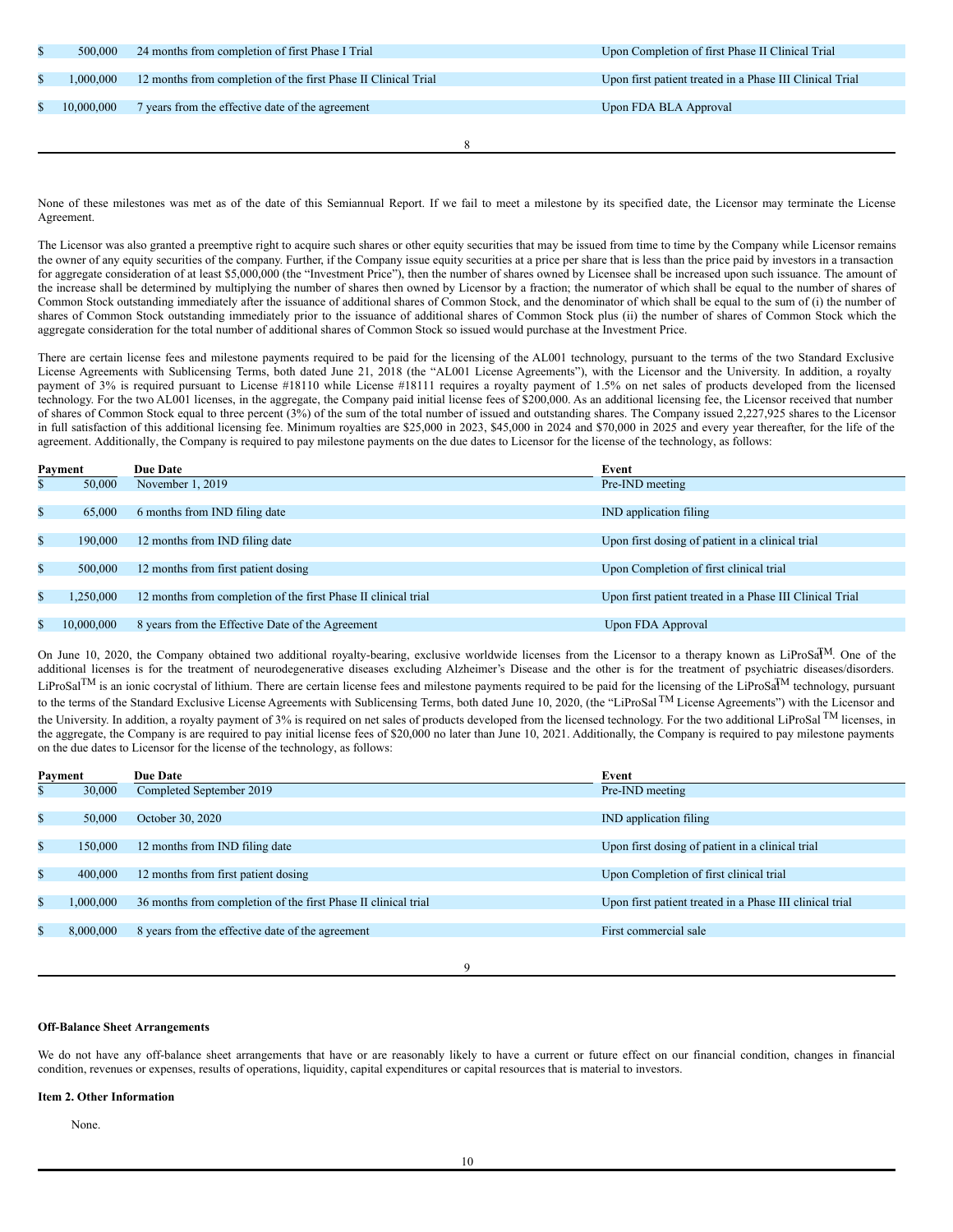### **INDEX TO FINANCIAL STATEMENTS ALZAMEND NEURO, INC.**

| Balance Sheets as of October 31, 2020 (unaudited) and April 30, 2020                                         | $F-2$        |
|--------------------------------------------------------------------------------------------------------------|--------------|
|                                                                                                              |              |
| Statements of Operations for the six months ended October 31, 2020 and 2019 (unaudited)                      | $F-3$        |
|                                                                                                              |              |
| Statements of Cash Flows for the six months ended October 31, 2020 and 2019 (unaudited)                      | $F-4$        |
|                                                                                                              |              |
| Statements of Changes in Stockholders' Equity for the six months ended October 31, 2020 and 2019 (unaudited) | $F-5$        |
|                                                                                                              |              |
| Notes to Financial Statements (unaudited)                                                                    | $F-6 - F-18$ |
|                                                                                                              |              |
|                                                                                                              |              |

F-1

### **ALZAMEND NEURO, INC. Balance Sheets**

|                                                                                                     |              | <b>October 31, 2020</b><br>(unaudited) |    | April 30, 2020 |
|-----------------------------------------------------------------------------------------------------|--------------|----------------------------------------|----|----------------|
| <b>ASSETS</b>                                                                                       |              |                                        |    |                |
| <b>CURRENT ASSETS</b>                                                                               |              |                                        |    |                |
| Cash                                                                                                | $\mathbb{S}$ | 5,860                                  | -S | 90,285         |
| Note receivable, related party, net                                                                 |              |                                        |    | 100,915        |
| Prepaid expenses and other current assets                                                           |              | 976,067                                |    | 1,622,815      |
| <b>TOTAL CURRENT ASSETS</b>                                                                         |              | 981,927                                |    | 1,814,015      |
| <b>TOTAL ASSETS</b>                                                                                 |              | 981,927                                |    | 1,814,015      |
|                                                                                                     |              |                                        |    |                |
|                                                                                                     |              |                                        |    |                |
| <b>LIABILITIES AND STOCKHOLDERS' EQUITY</b>                                                         |              |                                        |    |                |
| <b>CURRENT LIABILITIES</b>                                                                          |              |                                        |    |                |
|                                                                                                     |              |                                        |    |                |
| Accounts payable and accrued liabilities                                                            | \$           | 1,265,747                              | -S | 929,639        |
| Related party payable                                                                               |              | 63,335                                 |    | 62,667         |
| Note payable<br>Convertible notes, net                                                              |              | 62,110<br>216,983                      |    |                |
| Convertible notes, related party, net                                                               |              | 40,519                                 |    |                |
| <b>TOTAL CURRENT LIABILITIES</b>                                                                    |              | 1,648,694                              |    | 992,306        |
|                                                                                                     |              |                                        |    |                |
| <b>COMMITMENTS AND CONTINGENCIES</b>                                                                |              |                                        |    |                |
| STOCKHOLDERS' EQUITY (DEFICIT)                                                                      |              |                                        |    |                |
|                                                                                                     |              |                                        |    |                |
| Convertible Preferred stock, \$0.0001 par value: 10,000,000 shares authorized;                      |              |                                        |    |                |
| Series A Convertible Preferred Stock, \$0.0001 stated value per share, 1,360,000 shares designated; |              |                                        |    |                |
| 750,000 shares issued and outstanding as of October 31, 2020 and April 30, 2020, respectively       |              | 75                                     |    | 75             |
| Common stock, \$0.0001 par value: 300,000,000 shares authorized;                                    |              |                                        |    |                |

| 64,762,858 shares issued and outstanding as of October 31, 2020 and April 30, 2020, respectively | 6.476          | 6.476        |
|--------------------------------------------------------------------------------------------------|----------------|--------------|
| Additional paid-in capital                                                                       | 28,666,695     | 27,584,227   |
| Note receivable for common stock – related party                                                 | (14,883,295)   | (14,983,200) |
| Accumulated deficit                                                                              | (14, 456, 718) | (11,785,869) |
| <b>TOTAL STOCKHOLDERS' EQUITY (DEFICIT)</b>                                                      | (666.767)      | 821.709      |
| <b>TOTAL LIABILITIES AND STOCKHOLDERS' EQUITY (DEFICIT)</b>                                      | 981,927        | 1,814,015    |

The accompanying notes are an integral part of these financial statements.

F-2

### **ALZAMEND NEURO, INC. Statements of Operations (unaudited)**

|                            | For the Six Months Ended October 31, |  |             |  |  |
|----------------------------|--------------------------------------|--|-------------|--|--|
|                            | 2020                                 |  | 2019        |  |  |
| <b>OPERATING EXPENSES</b>  |                                      |  |             |  |  |
| Research and development   | 783.759                              |  | 399,916     |  |  |
| General and administrative | 1,832,494                            |  | 1,491,825   |  |  |
| Total operating expenses   | 2,616,253                            |  | 1,891,741   |  |  |
| Loss from operations       | (2,616,253)                          |  | (1,891,741) |  |  |
|                            |                                      |  |             |  |  |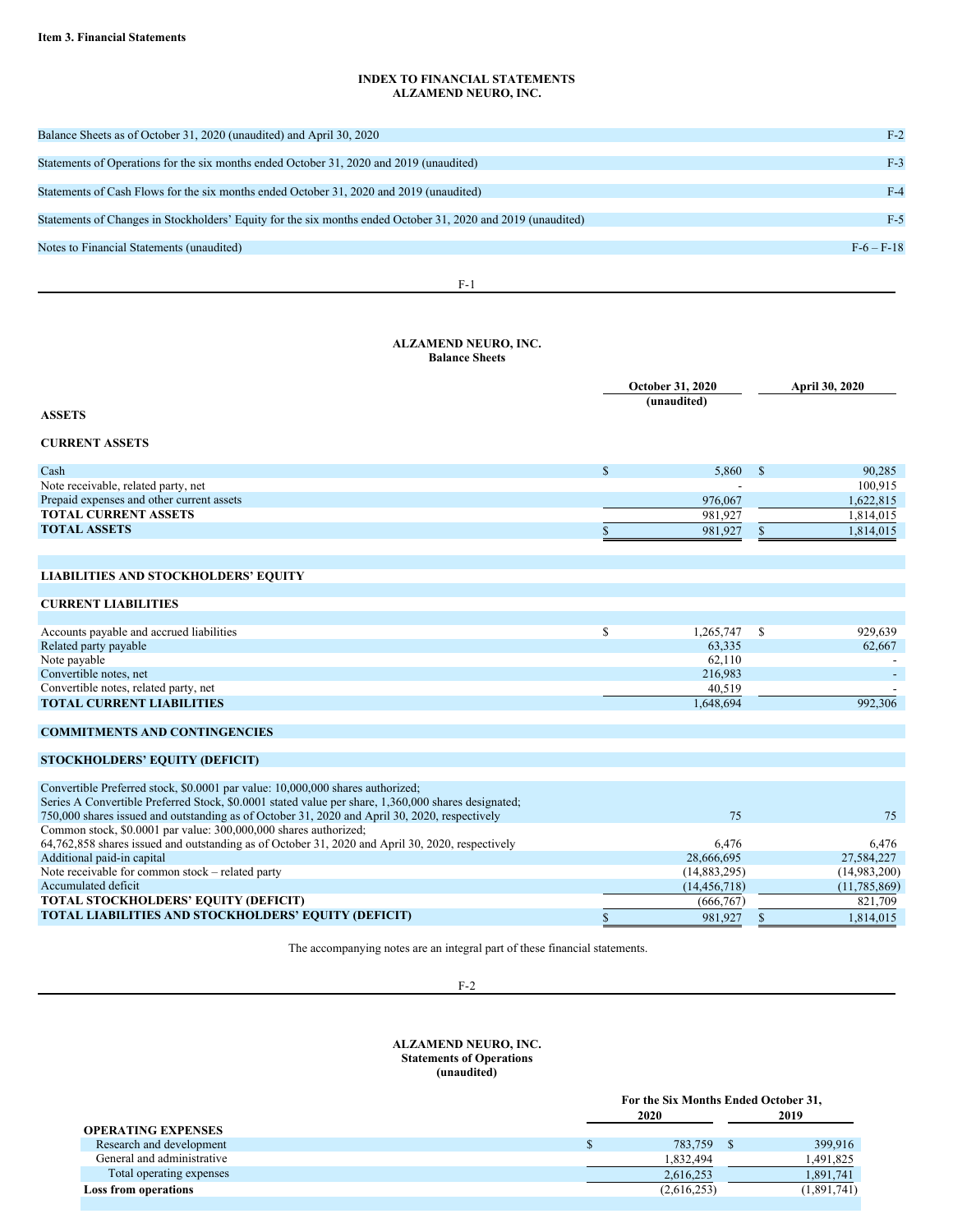| (50, 815)<br>Interest expense<br>Interest expense - related party<br>(5,487)<br>Interest income - related party<br>1,706<br>Total other income (expense), net<br>(54, 596) | <b>OTHER INCOME (EXPENSE), NET</b> |  |             |
|----------------------------------------------------------------------------------------------------------------------------------------------------------------------------|------------------------------------|--|-------------|
|                                                                                                                                                                            |                                    |  |             |
|                                                                                                                                                                            |                                    |  |             |
|                                                                                                                                                                            |                                    |  | 8,893       |
|                                                                                                                                                                            |                                    |  | 8,893       |
|                                                                                                                                                                            |                                    |  |             |
| <b>NET LOSS</b><br>(2.670.849)                                                                                                                                             |                                    |  | (1,882,848) |
|                                                                                                                                                                            |                                    |  |             |
| Basic and diluted net loss per common share<br>(0.04)                                                                                                                      |                                    |  | (0.03)      |
|                                                                                                                                                                            |                                    |  |             |
| Basic and diluted weighted average common                                                                                                                                  |                                    |  |             |
| shares outstanding<br>72,262,858                                                                                                                                           |                                    |  | 70,913,449  |

The accompanying notes are an integral part of these financial statements.

### F-3

### **ALZAMEND NEURO, INC. Statements of Cash Flows (unaudited)**

|                                                                             |             | For the Six Months Ended October 31,<br>2020 |               |             |  |  |
|-----------------------------------------------------------------------------|-------------|----------------------------------------------|---------------|-------------|--|--|
| Cash flows from operating activities:                                       |             |                                              |               |             |  |  |
| Net loss                                                                    |             | (2,670,849)                                  | <sup>\$</sup> | (1,882,848) |  |  |
| Adjustments to reconcile net loss to net cash used in operating activities: |             |                                              |               |             |  |  |
| Interest expense - debt discount                                            |             | 45,625                                       |               |             |  |  |
| Interest expense - debt discount, related party                             |             | 4.819                                        |               |             |  |  |
| Stock-based compensation to employees and consultants                       |             | 1,160,370                                    |               | 1,056,383   |  |  |
| Changes in operating assets and liabilities:                                |             |                                              |               |             |  |  |
| Prepaid expenses and other current assets                                   |             | 475,904                                      |               | (356, 444)  |  |  |
| Accounts payable and accrued expenses                                       |             | 336,108                                      |               | (600, 687)  |  |  |
| Related party payable                                                       |             |                                              |               | 1,834       |  |  |
| Net cash used in operating activities                                       |             | (648, 023)                                   |               | (1,781,762) |  |  |
| Cash flows from investing activities:                                       |             |                                              |               |             |  |  |
| Proceeds from repayments of notes receivable - related party                |             | 100,915                                      |               | 105,000     |  |  |
| Net cash provided by investing activities                                   |             | 100,915                                      |               | 105,000     |  |  |
| Cash flows from financing activities:                                       |             |                                              |               |             |  |  |
| Proceeds from the issuance of common stock and warrants, net                |             |                                              |               | 1,799,773   |  |  |
| Advances from related party payable                                         |             | 668                                          |               |             |  |  |
| Proceeds from note payable                                                  |             | 62,110                                       |               |             |  |  |
| Proceeds from note receivable for common stock - related party              |             | 99,905                                       |               |             |  |  |
| Proceeds from convertible note payable                                      |             | 250,000                                      |               |             |  |  |
| Proceeds from convertible note payable, related party                       |             | 50,000                                       |               |             |  |  |
| Net cash provided by financing activities                                   |             | 462,683                                      |               | 1,799,773   |  |  |
| Net (decrease) increase in cash                                             |             | (84, 425)                                    |               | 123,011     |  |  |
| Cash at beginning of period                                                 |             | 90,285                                       |               | 42,606      |  |  |
|                                                                             |             |                                              |               |             |  |  |
| Cash at end of period                                                       |             | 5,860                                        |               | 165,617     |  |  |
| Supplemental disclosures of cash flow information:                          |             |                                              |               |             |  |  |
| Non-cash financing activities:                                              |             |                                              |               |             |  |  |
| Issuance of common stock for subscription receivable                        | \$          |                                              | S             | 481,554     |  |  |
| Issuance of common stock for prepaid consulting services                    | $\mathbb S$ |                                              |               | 683,379     |  |  |
| Fair value of warrants issued in connection with convertible notes payable  | S           | 92,942                                       |               |             |  |  |

The accompanying notes are an integral part of these financial statements.

#### **ALZAMEND NEURO, INC. Statements of Changes in Stockholders' Equity (Deficit) Six Months Ended October 31, 2020 (unaudited)**

|                          |               | <b>Series A Convertible</b><br><b>Preferred Stock</b> |        | Common Stock  |  |        | Additional<br>Paid-In |  | <b>Note Receivable for</b><br>Common Stock - | Accumulated    |         |
|--------------------------|---------------|-------------------------------------------------------|--------|---------------|--|--------|-----------------------|--|----------------------------------------------|----------------|---------|
|                          | <b>Shares</b> |                                                       | Amount | <b>Shares</b> |  | Amount | `apital               |  | <b>Related Party</b>                         | <b>Deficit</b> | Total   |
| BALANCES, April 30, 2020 | 750,000       |                                                       |        | 64,762,858    |  | 6.476  | 27,584,227            |  | (14.983.200)                                 | (11,785,869)   | 821,709 |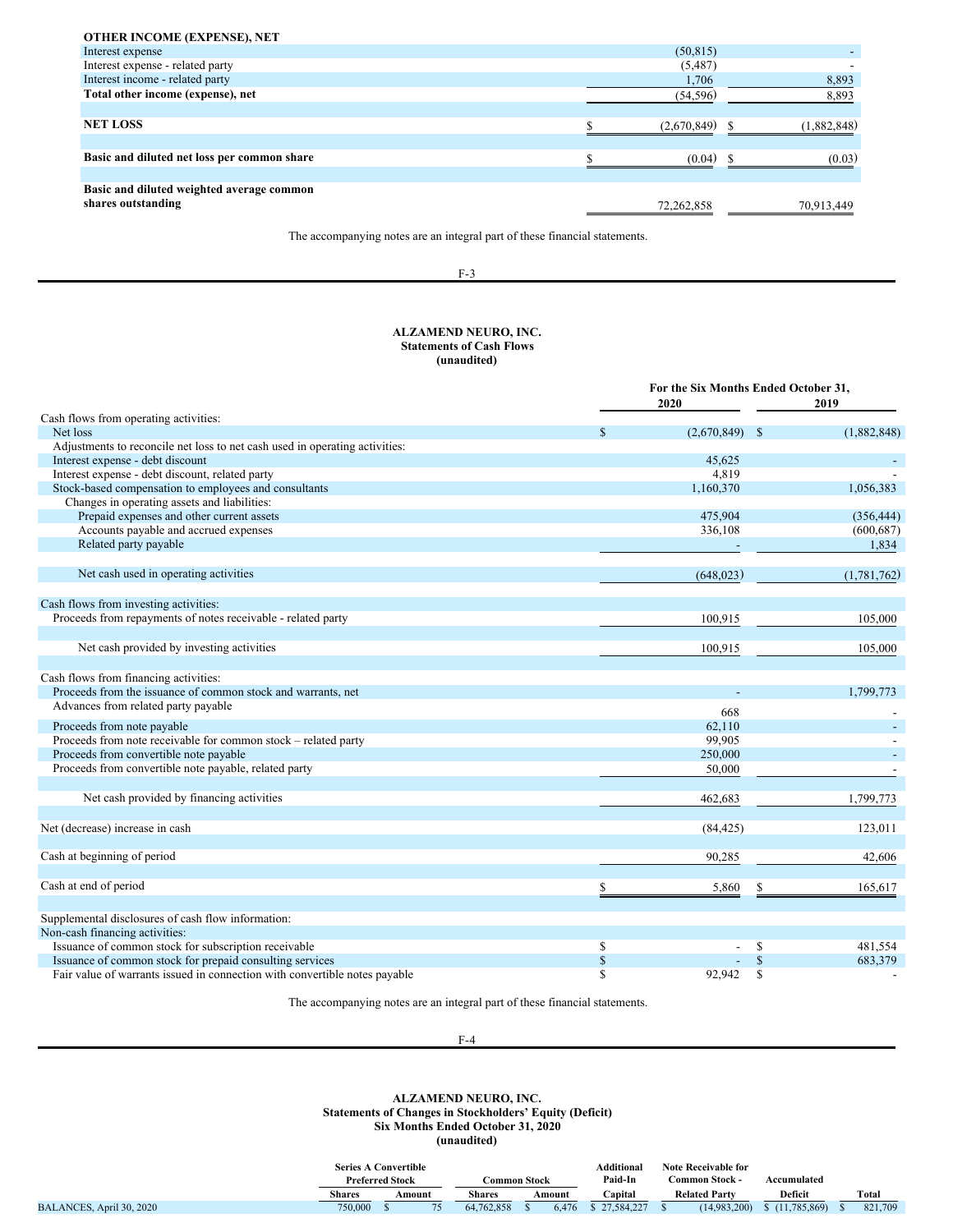| Stock-based compensation to employees and consultants              | $\overline{\phantom{a}}$ | ٠.                       |                          |       | 989,526<br>$\sim$ |              | $\overline{\phantom{a}}$ | 989,526     |
|--------------------------------------------------------------------|--------------------------|--------------------------|--------------------------|-------|-------------------|--------------|--------------------------|-------------|
|                                                                    |                          |                          |                          |       |                   |              |                          |             |
| Proceeds from note receivable – related party for common stock     |                          | $\overline{\phantom{a}}$ | $\overline{\phantom{a}}$ |       | $\sim$            | 99,905       | $\overline{\phantom{a}}$ | 99,905      |
|                                                                    |                          |                          |                          |       |                   |              |                          |             |
| Fair value of warrants issued in connection with convertible notes |                          |                          |                          |       | 78,642<br>$\sim$  |              | $\overline{\phantom{a}}$ | 78,642      |
|                                                                    |                          |                          |                          |       |                   |              |                          |             |
| Fair value of warrants issued in connection with convertible notes |                          |                          |                          |       |                   |              |                          |             |
| - related party                                                    |                          | ٠.                       |                          |       | 14.300<br>$\sim$  |              | $\overline{\phantom{a}}$ | 14,300      |
|                                                                    |                          |                          |                          |       |                   |              |                          |             |
| Net loss                                                           |                          | ٠.                       |                          |       |                   |              | (2,670,849)              | (2,670,849) |
|                                                                    |                          |                          |                          |       |                   |              |                          |             |
| BALANCES, October 31, 2020                                         | 750,000                  | 75                       | 64,762,858               | 6.476 | \$28,666,695      | (14,883,295) | \$(14, 456, 718)         | (666, 767)  |
|                                                                    |                          |                          |                          |       |                   |              |                          |             |

#### **ALZAMEND NEURO, INC. Statements of Changes in Stockholders' Equity Six Months Ended October 31, 2019 (unaudited)**

|                                                       | <b>Series A Convertible</b><br><b>Preferred Stock</b> |      |        | <b>Common Stock</b> |               |        | Additional<br>Paid-In |                      | Note Receivable for<br><b>Common Stock -</b> | Accumulated |        |          |             |
|-------------------------------------------------------|-------------------------------------------------------|------|--------|---------------------|---------------|--------|-----------------------|----------------------|----------------------------------------------|-------------|--------|----------|-------------|
|                                                       | <b>Shares</b>                                         |      | Amount | <b>Shares</b>       |               | Amount | Capital               | <b>Related Party</b> |                                              | Deficit     |        |          | Total       |
| BALANCES, April 30, 2019                              | 750,000                                               | - \$ | 75     | 61,878,465          | <sup>\$</sup> | 6,188  | \$22,686,285          |                      | (15,000,000)                                 | (7,375,633) |        | <b>S</b> | 316,915     |
| Issuance of common stock                              | $\overline{\phantom{a}}$                              |      | ۰.     | 2,284,393           |               | 228    | 2,288,107             |                      |                                              |             | $\sim$ |          | 2,288,335   |
| Stock-based compensation to employees and consultants |                                                       |      |        | ۰                   |               | $\sim$ | 829,534               |                      |                                              |             | ۰.     |          | 829,534     |
| Issuance of common stock for services                 | $\overline{\phantom{a}}$                              |      | $\sim$ | 500,000             |               | 50     | 658,329               |                      |                                              |             | $\sim$ |          | 658,379     |
| Net loss                                              |                                                       |      |        |                     |               |        |                       |                      |                                              | (1,882,848) |        |          | (1,882,848) |
| BALANCES, October 31, 2019                            | 750,000                                               |      | 75     | 64,662,858          |               | 6,466  | \$26,462,255          |                      | (15,000,000)                                 | (9,258,481) |        |          | 2,210,315   |

The accompanying notes are an integral part of these financial statements.

F-5

#### **ALZAMEND NEURO, INC. NOTES TO FINANCIAL STATEMENTS — Unaudited**

#### **1. DESCRIPTION OF BUSINESS**

Alzamend Neuro, Inc. (the "Company" or "Alzamend"), is a specialty pharmaceutical company that was formed on February 26, 2016, to develop and commercialize patented intellectual property to prevent, treat and cure Alzheimer's disease ("Alzheimer's" or "AD"). The Company has licensed an immunotherapy vaccine peptide that works both as a treatment and vaccine against Alzheimer's and an ionic cocrystal of lithium to mitigate extreme agitation and forestall other deterioration as displayed by patients with up to moderate AD and possibly other neurodegenerative diseases (collectively, the "Technology").

The Company is devoting substantially all its efforts towards research and development of its Technology and raising capital. The Company has not generated any product revenue to date. The Company has financed its operations to date primarily through debt financings and through the sale of its Common Stock. The Company expects to continue to incur net losses in the foreseeable future.

#### **2. LIQUIDITY, GOING CONCERN AND MANAGEMENT'S PLANS**

The accompanying financial statements have been prepared on the basis that the Company will continue as a going concern. As of October 31, 2020, the Company had cash of \$5,860 and an accumulated deficit of \$14,456,718. The Company has incurred recurring losses for the six months ended October 31, 2020 totaling \$2,670,849. In the past, the Company has financed its operations principally through issuances of promissory notes and equity securities.

The Company expects to continue to incur losses for the foreseeable future and needs to raise additional capital until it is able to generate revenues from operations sufficient to fund its development and commercial operations. Based on our current business plan, we believe that our cash and cash equivalents at October 31, 2020, are not sufficient to meet our anticipated cash requirements during the twelve-month period subsequent to the issuance of the financial statements included in this Semiannual Report on Form 1-SA. Management believes that the Company has access to capital resources through potential public or private issuance of debt or equity securities. However, the Company cannot be certain that additional funding will be available on acceptable terms, or at all, in which case it may have to significantly delay, scale back or discontinue the development and/or commercialization of its product. The Company may also be required to (a) seek collaborators for its product at an earlier stage than otherwise would be desirable and on terms that are less favorable than might otherwise be available; or (b) relinquish or otherwise dispose of rights to Technology or its product that the Company would otherwise seek to deploy or commercialize. These matters raise substantial doubt about the Company's ability to continue as a going concern. The accompanying financial statements do not include any adjustments that might become necessary should the Company be unable to continue as a going concern.

### *Impact of Coronavirus on the Company's Operations*

In March 2020, the World Health Organization declared the outbreak of COVID-19 as a pandemic which continues to spread throughout the United States and the world. We are monitoring the outbreak of COVID-19 and the related business and travel restrictions and changes to behavior intended to reduce its spread, and its impact on our operations, financial position, cash flows, supply chains, and the industry in general, in addition to the impact on our employees. Due to the rapid development and fluidity of this situation, the magnitude and duration of the pandemic and its impact on our operations and liquidity is uncertain as of the date of this semiannual report.

The outbreak of COVID-19 could adversely impact our business, including delaying our nonclinical studies and clinical trials. We are still assessing our business operations and system supports and the impact COVID-19 may have on our results of operations and financial condition, but there can be no assurance that this analysis will enable us to avoid part or all of any impact from the spread of COVID-19 or its consequences, including downturns in business sentiment generally or in our sector in particular.

Our operations are located in Orange County, CA and Tampa, FL, and members of our senior management work in Atlanta, GA and New York, NY. We have been following the recommendations of local health authorities to minimize exposure risk for our employees, including the temporary closures of our offices and having employees work remotely to the extent possible, which has to an extent adversely affected their efficiency.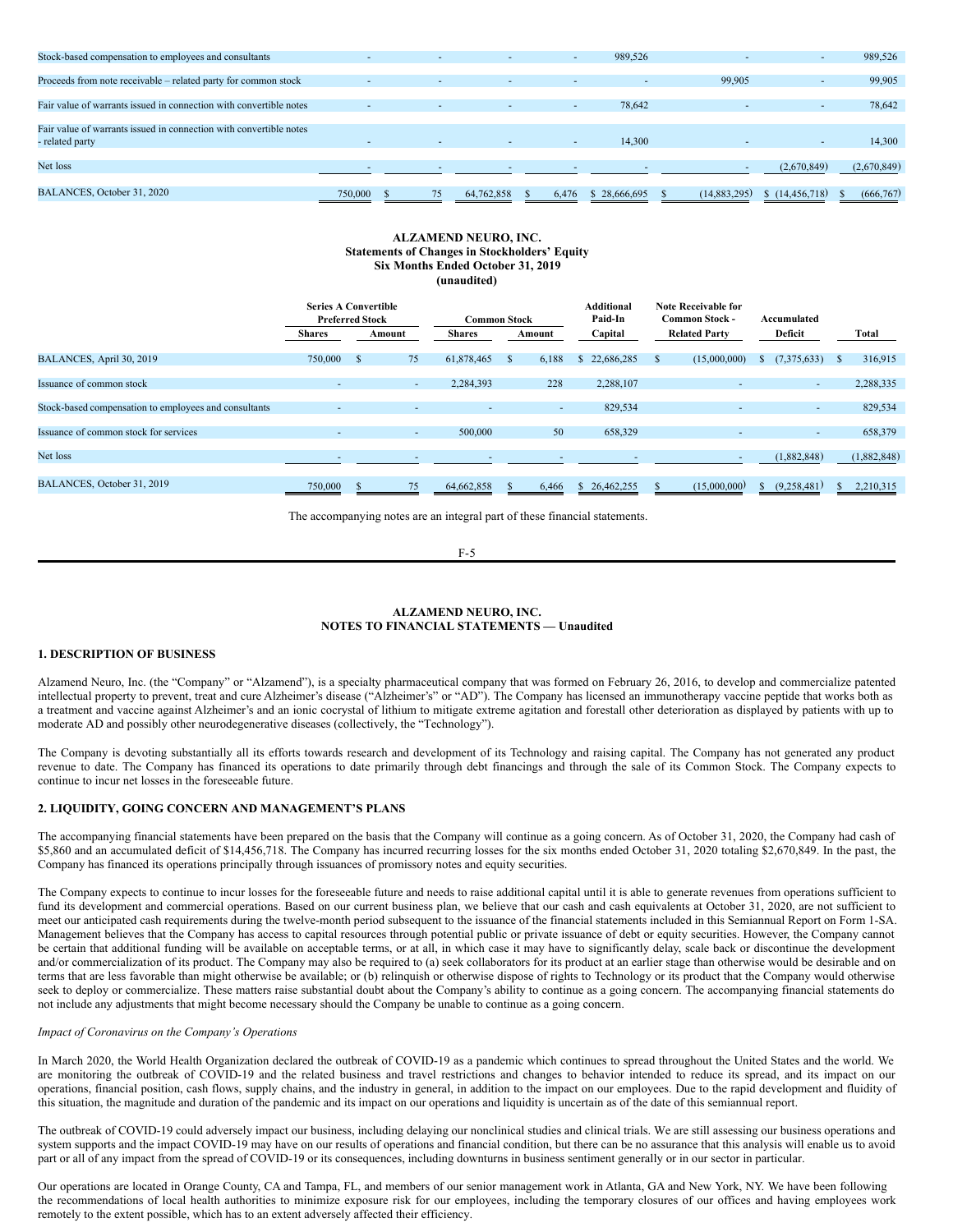Our offices remain closed to non-essential employees based on the occupancy and social distancing orders from health authorities. Non-essential staff continue to work remotely utilizing secure remote access systems and technology infrastructure. The Company believes it has adequate internal communications system and can remain operational with a remote staff.

#### **3. SIGNIFICANT ACCOUNTING POLICIES**

#### **Basis of Presentation**

The financial statements have been prepared in accordance with accounting principles generally accepted in the United States of America ("U.S. GAAP") and pursuant to applicable rules and regulations of the Securities and Exchange Commission. Certain information and footnote disclosures normally included in financial statements prepared in accordance with U.S. GAAP have been omitted pursuant to such rules and regulations. In management's opinion, the accompanying statements reflect adjustments necessary to present fairly the financial position, results of operations, and cash flows for those periods indicated, and contain adequate disclosure to make the information presented not misleading. Adjustments included herein are of a normal, recurring nature unless otherwise disclosed in the footnotes. The financial statements and notes thereto should be read in conjunction with the Company's audited financial statements and notes thereto for the year ended April 30, 2020 included in the Company's Annual Report on Form 1-K, as filed with the SEC on August 28, 2020. The accompanying balance sheet at October 31, 2020 has been derived from the audited balance sheet at April 30, 2020 contained in the above referenced Form 1-K. Results of operations for interim periods are not necessarily indicative of the results of operations for a full year.

Effective June 28, 2018, the board of directors approved a 1-for-4 reverse stock split of our Common Stock. As a result of the reverse stock split, every four (4) shares of our pre-reverse stock split Common Stock were combined and reclassified into one share of our Common Stock. The number of shares of Common Stock subject to outstanding options and warrants were also reduced by a factor of four as of June 28, 2018. All historical share and per-share amounts reflected throughout the financial statements and other financial information in this filing have been adjusted to reflect the reverse stock split. The par value per share of our Common Stock was not affected by the reverse stock split.

#### **Accounting Estimates**

The preparation of financial statements, in conformity with U.S. GAAP, requires management to make estimates and assumptions that affect the reported amounts of assets and liabilities and disclosure of contingent assets and liabilities at the date of the financial statements and the reported amounts of revenues and expenses during the reporting period. The Company's critical accounting policies that involve significant judgment and estimates include share-based compensation and valuation of deferred income taxes. Actual results could differ from those estimates.

#### **Cash and Cash Equivalents**

The Company considers all highly liquid investments with a remaining maturity of three months or less when purchased to be cash equivalents. As of October 31, 2020 and April 30, 2020, the Company had no cash equivalents.

#### **Fair Value of Financial Instruments**

The Company's financial instruments are accounts payable, notes payable and notes payable, related party. The recorded values of accounts payable approximate their fair values based on their short-term nature. The recorded values of notes payable and notes payable, related party are recorded at their carrying value, net of any unamortized debt discount, which approximates their fair value based on their short-term nature and as interest rates approximate market rates.

U.S. GAAP defines fair value as the exchange price that would be received for an asset or paid to transfer a liability (an exit price) in the principal or most advantageous market for the asset or liability in an orderly transaction between market participants on the measurement date. Valuation techniques used to measure fair value must maximize the use of observable inputs and minimize the use of unobservable inputs. The fair value hierarchy is based on three levels of inputs that may be used to measure fair value, of which the first two are considered observable and the last is considered unobservable:

Level 1: Quoted prices in active markets for identical assets or liabilities.

Level 2: Inputs other than Level 1 that are observable, either directly or indirectly, such as quoted prices for similar assets or liabilities; quoted prices in markets that are not active; or other inputs that are observable or can be corroborated by observable market data for substantially the full term of the assets or liabilities.

Level 3 assumptions: Unobservable inputs that are supported by little or no market activity and that are significant to the fair value of the assets or liabilities including liabilities resulting from imbedded derivatives associated with certain warrants to purchase Common Stock.

The fair values of warrants are determined using the Black-Scholes valuation model, a "Level 3" fair value measurement, based on the estimated fair value of common stock, volatility based on the historical volatility data of similar companies, considering the industry, products and market capitalization of such other entities, the expected life based on the remaining contractual term of the conversion option and warrants and the risk free interest rate based on the implied yield available on U.S. Treasury Securities with a maturity equivalent to the warrants' contractual life.

#### F-7

#### **Income Taxes**

The Company determines its income taxes under the asset and liability method. Under the asset and liability approach, deferred income tax assets and liabilities are calculated and recorded based upon the future tax consequences of temporary differences by applying enacted statutory tax rates applicable to future periods for differences between the financial statements carrying amounts and the tax basis of existing assets and liabilities. Generally, deferred income taxes are classified as current or non-current in accordance with the classification of the related asset or liability. Those not related to an asset or a liability are classified as current or non-current depending on the periods in which the temporary differences are expected to reverse. Valuation allowances are provided for significant deferred income tax assets when it is more likely than not that some or all of the deferred tax assets will not be realized. As of October 31, 2020, the Company has fully reserved the net deferred income tax assets by taking a full valuation allowance against these assets.

The Company recognizes tax liabilities by prescribing a minimum probability threshold that a tax position must meet before a financial statement benefit is recognized and also provides guidance on de-recognition, measurement, classification, interest and penalties, accounting in interim periods, disclosure and transition. The minimum threshold is defined as a tax position that is more likely than not to be sustained upon examination by the applicable taxing authority, including resolution of any related appeals or litigation processes, based on the technical merits of the position. The tax benefit to be recognized is measured as the largest amount of benefit that is greater than fifty percent likely of being realized upon ultimate settlement. To the extent that the final tax outcome of these matters is different than the amount recorded, such differences impact income tax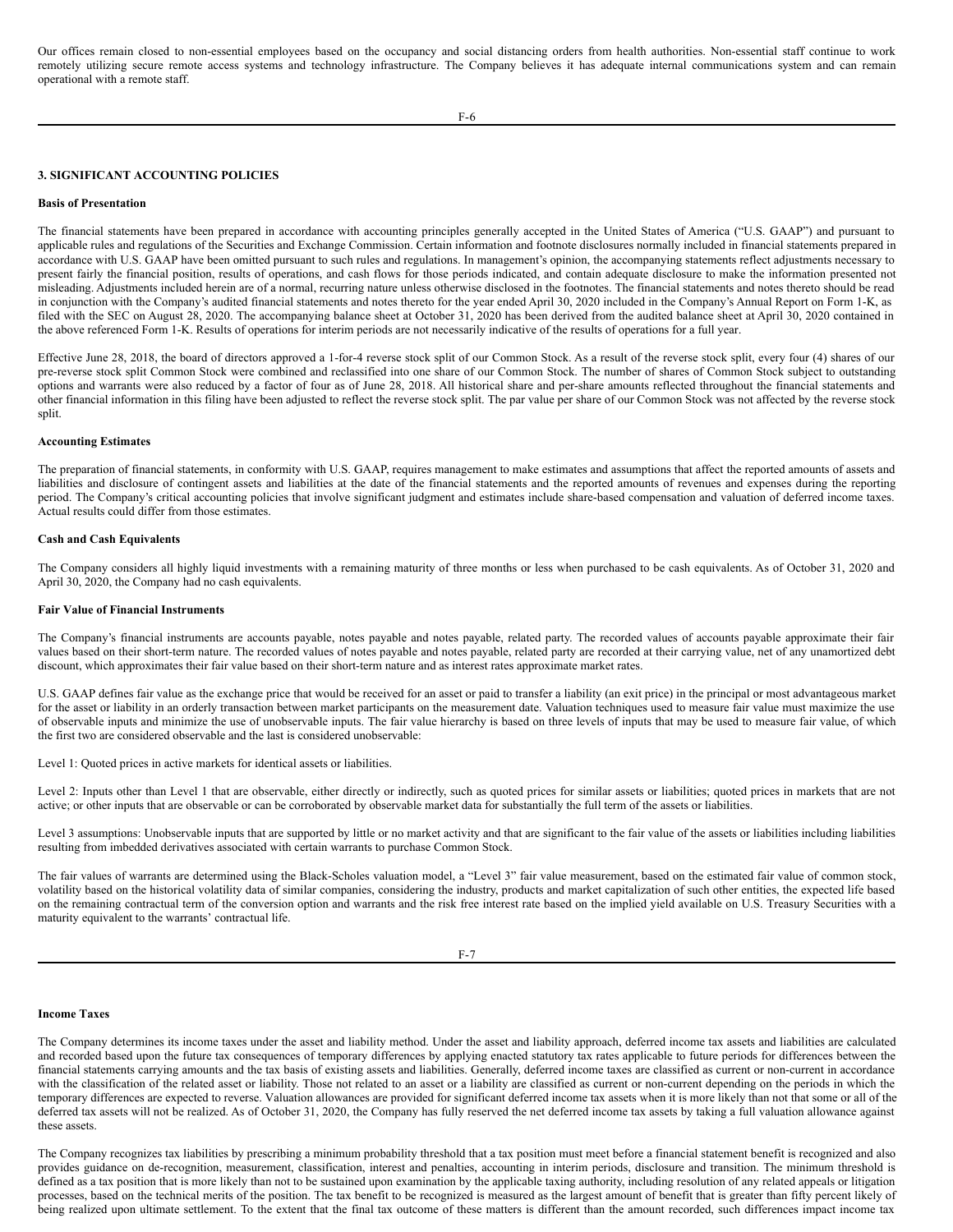expense in the period in which such determination is made. Interest and penalties, if any, related to accrued liabilities for potential tax assessments are included in income tax expense. U.S. GAAP also requires management to evaluate tax positions taken by the Company and recognize a liability if the Company has taken uncertain tax positions that more likely than not would not be sustained upon examination by applicable taxing authorities. Management of the Company has evaluated tax positions taken by the Company and has concluded that as of October 31, 2020, there are no uncertain tax positions taken, or expected to be taken, that would require recognition of a liability that would require disclosure in the financial statements.

#### **Research and Development Expenses**

Research and development costs are expensed as incurred. Research and development costs consist of scientific consulting fees and lab supplies, as well as fees paid to other entities that conduct certain research and development activities on behalf of the Company.

The Company has acquired and may continue to acquire the rights to develop and commercialize new product candidates from third parties. The upfront payments to acquire license, product or rights, as well as any future milestone payments, are immediately recognized as research and development expense provided that there is no alternative future use of the rights in other research and development projects.

#### **Stock-Based Compensation**

The Company accounts for stock option awards in accordance with Financial Accounting Standards Board Accounting Standards Codification Topic No. 718,*Compensation-Stock Compensation*. Under ASC Topic No. 718, compensation expense related to stock-based payments is recorded over the requisite service period based on the grant date fair value of the awards. Compensation previously recorded for unvested stock options that are forfeited is reversed upon forfeiture. The Company uses the Black-Scholes option pricing model for determining the estimated fair value for stock-based awards. The Black-Scholes model requires the use of assumptions which determine the fair value of stock-based awards, including the option's expected term and the price volatility of the underlying stock.

#### **Warrants**

The Company accounts for stock warrants as either equity instruments, derivative liabilities, or liabilities in accordance with ASC 480,*Distinguishing Liabilities from Equity* and ASC 815, *Derivatives and Hedging*, depending on the specific terms of the warrant agreement.

#### **Debt Issued with Warrants**

The Company considers guidance within ASC 470-20, *Debt*, ASC 480, and ASC 815 when accounting for the issuance of convertible debt with detachable warrants. As described above under the caption "Warrants," the Company classifies stock warrants as either equity instruments, derivative liabilities, or liabilities depending on the specific terms of the warrant agreement.

In circumstances in which debt is issued with equity-classified warrants, the proceeds from the issuance of convertible debt are allocated to the warrants and convertible debt based on their relative estimated fair value. The fair value of equity warrants is recorded as a discount to the convertible debt with a corresponding increase to additional paid-in capital. The debt discount and amortized as interest expense using effective interest method.

$$
F-8
$$

*Embedded Derivatives.* The Company considers whether there are any embedded features in debt instruments that require bifurcation and separate accounting as derivative financial instruments pursuant to ASC 815.

*Beneficial Conversion Feature.* If the amount allocated to the convertible debt results in an effective per share conversion price less than the fair value of the Company's common stock on the commitment date, the intrinsic value of this beneficial conversion feature is recorded as a discount to the convertible debt with a corresponding increase to additional paid-in capital. The beneficial conversion feature discount is equal to the difference between the effective conversion price and the fair value of the Company's common stock at the commitment date, unless limited by the remaining proceeds allocated to the debt. At issuance, the effective conversion price of the Company's convertible notes payable were not deemed to be below estimated fair value of the Company's common stock, and as a result, no beneficial conversion feature was recorded.

The Company accounts for debt as liabilities measured at amortized cost and amortizes the resulting debt discount from allocation of proceeds to interest expense using the effective interest method over the expected term of the Notes pursuant to ASC 835, *Interest*.

#### **Loss per Common Share**

The Company utilizes FASB ASC Topic No. 260, *Earnings per Share*. Basic loss per share is computed by dividing loss available to common shareholders by the weightedaverage number of common shares outstanding. Diluted loss per share is computed similar to basic loss per share except that the denominator is increased to include the number of additional common shares that would have been outstanding if the potential common shares had been issued and if the additional common shares were dilutive. Diluted loss per common share reflects the potential dilution that could occur if convertible preferred stock, options and warrants were to be exercised or converted or otherwise resulted in the issuance of Common Stock that then shared in the earnings of the entity.

Since the effects of outstanding options, warrants and convertible preferred stock are anti-dilutive in the periods presented, shares of Common Stock underlying these instruments have been excluded from the computation of loss per common share.

The following sets forth the number of shares of Common Stock underlying outstanding convertible preferred stock, options, warrants, and convertible notes that have been exclude from the computation of loss per common share:

|                                      | For the Six Months Ended October 31, |            |
|--------------------------------------|--------------------------------------|------------|
|                                      | 2020                                 | 2019       |
| Series A convertible preferred stock | 15,000,000                           | 15,000,000 |
| Stock options (1)                    | 16,300,000                           | 9.975.000  |
| Warrants                             | 6,760,469                            | 6,652,035  |
| Convertible notes                    | 216,666                              |            |
|                                      | 38.277.135                           | 31.627.035 |

(1) The Company has excluded 7,500,000 stock options, with an exercise price of \$0.0004, from its anti-dilutive securities.

#### **Reclassifications**

Certain prior period amounts have been reclassified for comparative purposes to conform to the current period financial statement presentation. These reclassifications had no effect on previously reported results of operations.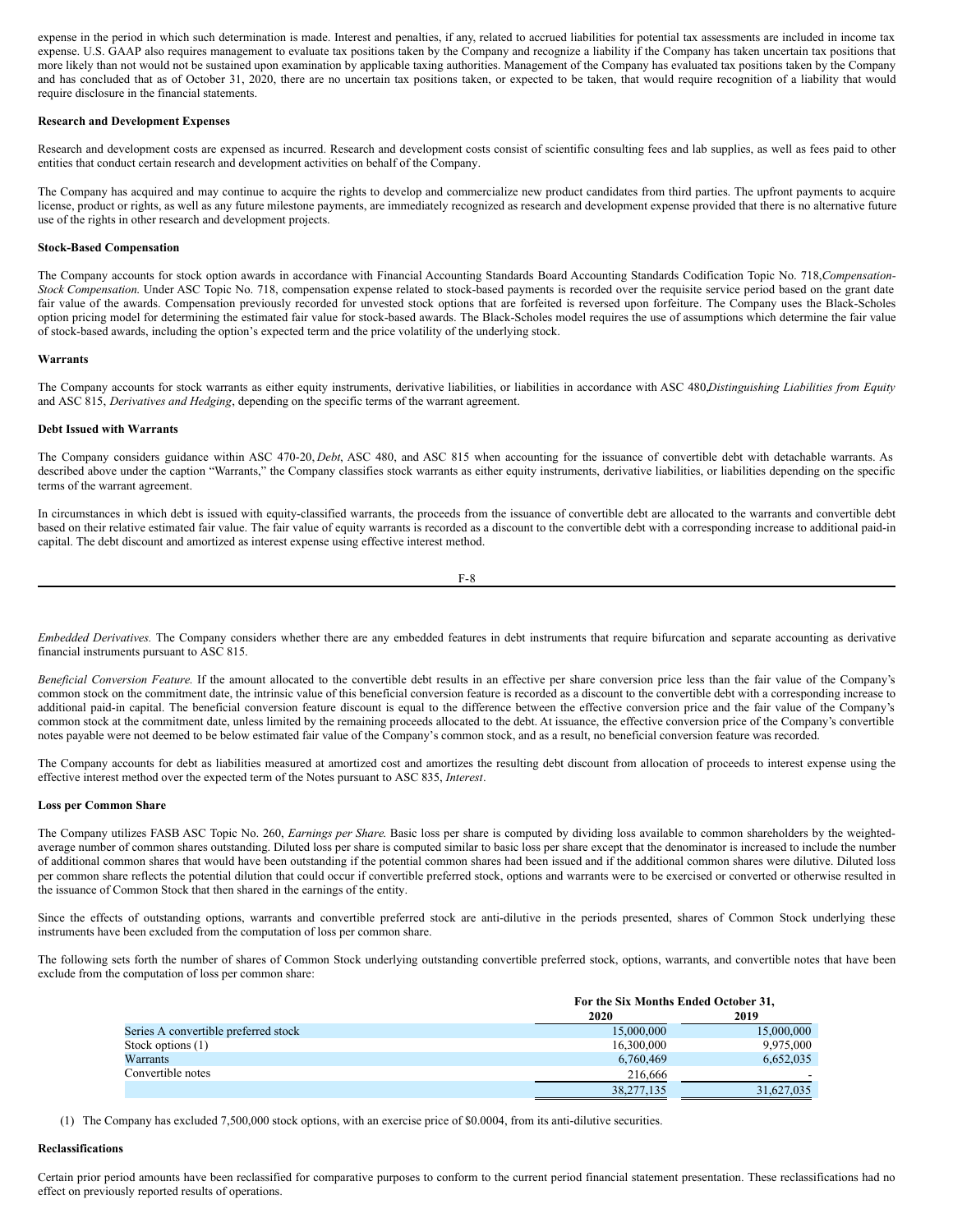#### **Recent Accounting Standards**

From time to time, new accounting pronouncements are issued by the Financial Accounting Standards Board ("FASB") and adopted by the Company as of the specified effective date. Unless otherwise discussed, the impact of recently issued standards that are not yet effective are not expected to have a material impact on the Company's financial position or results of operations upon adoption.

In February 2016, the FASB issued No. 2016-02,*Leases* ("Topic 842" or "ASU 2016-02"), which supersedes the guidance in former ASC 840, Leases. The FASB issued further updates to this guidance in July 2018 through ASU 2018-10, Codification Improvements to Topic 842, Leases and ASU 2018-11, Leases (Topic 842): Targeted Improvements. The new standard requires lessees to apply a dual approach, classifying leases as either finance or operating leases based on the principle of whether or not the lease is effectively a financed purchase by the lessee. This classification will determine whether lease expense is recognized based on an effective interest method or on a straight-line basis over the term of the lease. A lessee is also required to record a right-of-use asset and a lease liability for all leases with a term of greater than 12 months regardless of their classification. Leases with a term of 12 months or less will be accounted for similar to existing guidance for operating leases today. The standard is effective for interim and annual periods beginning after December 15, 2018, with early adoption permitted, and is required to be adopted using a modified retrospective approach. The Company adopted this standard on May 1, 2019. The adoption of this standard did not have a material impact on the Company's financial position, results of operations, cash flows, or financial statement disclosures as our only lease, which is related to office space, has a term of less than 12 months.

In July 2017, the FASB issued ASU No. 2017-11, Earnings per Share (Topic 260), Distinguishing Liabilities from Equity (Topic 480), Derivatives and Hedging (Topic 815) ("ASU 2017-11"). ASU 2017-11 consists of two parts. The amendments in Part I of this update change the classification analysis of certain equity-linked financial instruments (or embedded features) with down round features. When determining whether certain financial instruments should be classified as liabilities or equity instruments, a down round feature no longer precludes equity classification when assessing whether the instrument is indexed to an entity's own stock. The amendments also clarify existing disclosure requirements for equity-classified instruments. As a result, a freestanding equity-linked financial instrument (or embedded conversion option) no longer would be accounted for as a derivative liability at fair value as a result of the existence of a down round feature. For freestanding equity classified financial instruments, the amendments require entities that present earnings per share ("EPS") in accordance with Topic 260 to recognize the effect of the down round feature when it is triggered. That effect is treated as a dividend and as a reduction of income available to common stockholders in basic EPS. Convertible instruments with embedded conversion options that have down round features are now subject to the specialized guidance for contingent beneficial conversion features (in Subtopic 470-20, Debt—Debt with Conversion and Other Options), including related EPS guidance (in Topic 260). The amendments in Part II of this update re-characterize the indefinite deferral of certain provisions of Topic 480 that now are presented as pending content in the Codification, to a scope exception. Those amendments do not have an accounting effect. For public business entities, the amendments in Part I of this update are effective for fiscal years, and interim periods within those fiscal years, beginning after December 15, 2018. For all other entities, the amendments in Part I of this update are effective for fiscal years beginning after December 15, 2019, and interim periods within fiscal years beginning after December 15, 2020. Early adoption is permitted for all entities, including adoption in an interim period. If an entity early adopts the amendments in an interim period, any adjustments should be reflected as of the beginning of the fiscal year that includes that interim period. The amendments in Part II of this update do not require any transition guidance because those amendments do not have an accounting effect. The Company chose to early adopt ASU 2017-11 during the fiscal year ended April 30, 2019.

In June 2018, the FASB issued ASU No. 2018-07,*Improvements to Nonemployee Share-Based Payment Accounting*, ("ASU 2018-07"). ASU 2018-07 simplifies the accounting for share-based payments granted to nonemployees for goods and services. Under ASU 2018-07, most of the guidance on such payments to nonemployees would be aligned with the requirements for share-based payments granted to employees. The changes take effect for public companies for fiscal years starting after Dec. 15, 2018, including interim periods within that fiscal year. The adoption of this standard did not have a material impact on the Company's financial position or results of operations.

In August 2020, the FASB issued ASU 2020-06, Debt - Debt with Conversion and Other Options (Subtopic 470-20) and Derivatives and Hedging - Contracts in Entity's Own *Equity (Subtopic 815-40)*. This ASU reduces the number of accounting models for convertible debt instruments and convertible preferred stock. As well as amend the guidance for the derivatives scope exception for contracts in an entity's own equity to reduce form-over-substance-based accounting conclusions. In addition, this ASU improves and amends the related EPS guidance. Early adoption is permitted, but no earlier than fiscal years beginning after December 15, 2020, including interim periods therein. Adoption is either a modified retrospective method or a fully retrospective method of transition. We are currently assessing the impact the new guidance will have on our financial statements.

The Company has considered all other recently issued accounting standards and does not believe the adoption of such standards will have a material impact on its financial statements.

### **4. NOTE RECEIVABLE, RELATED PARTY, NET**

On April 10, 2018, Avalanche International Corp., a related party ("Avalanche"), issued a promissory note (the "AVLP Note") to the Company pursuant to which the Company agreed to provide Avalanche a loan of up to \$995,500 for the period ending on April 30, 2019, subject to the terms and conditions stated in the AVLP Note. The AVLP Note accrues interest at 10% per annum and includes a 10% original issue discount. The balance outstanding on the AVLP Note as of April 30, 2020, was \$100,915. During the month of August 2020, the principal and accrued interest on the AVLP Note was paid in full.

In accordance with ASC No. 310, Receivables ("ASC 310"), the Company accounted for the AVLP Note at amortized cost, which represented the amount at which the promissory note was acquired, adjusted for accrued interest and accretion of original issue discount. Interest was accreted using the effective interest method. The Company recorded interest on an accrual basis and recognized it as earned in accordance with the contractual terms of the promissory note. The original issue discount of \$90,500 was amortized as interest income through the maturity date. During the six months ended October 31, 2020, the Company recorded contractual interest income from the stated interest rate of \$1,706.

On April 30, 2019, the Company and Ault Life Sciences Fund, LLC ("ALSF") entered into a securities purchase agreement for the purchase of 10,000,000 shares of Common Stock for a total purchase price of \$15,000,000, or \$1.50 per share with  $5,000,000$  warrants with a  $\overline{5}$ -year life and an exercise price of \$3.00 per share and vesting upon issuance. The total purchase price of \$15,000,000 was in the form of a non-interest bearing note receivable with a 12-month term from ALSF, a related party. In November 2019, the term of the note receivable was extended to December 31, 2021. The note is secured by a pledge of the purchased shares. As the note receivable from ALSF is related to the issuance of common stock, it is recorded as an offset to additional paid-in capital. During the six months ended October 31, 2020, proceeds from the note receivable for common stock, related party, were \$99,905.

F-10

### **5. PREPAID EXPENSES AND OTHER CURRENT ASSETS**

Prepaid expenses and other current assets are as follows:

| <b>October 31, 2020</b> | <b>April 30, 2020</b> |
|-------------------------|-----------------------|
| 959,007                 | 513.602               |
|                         |                       |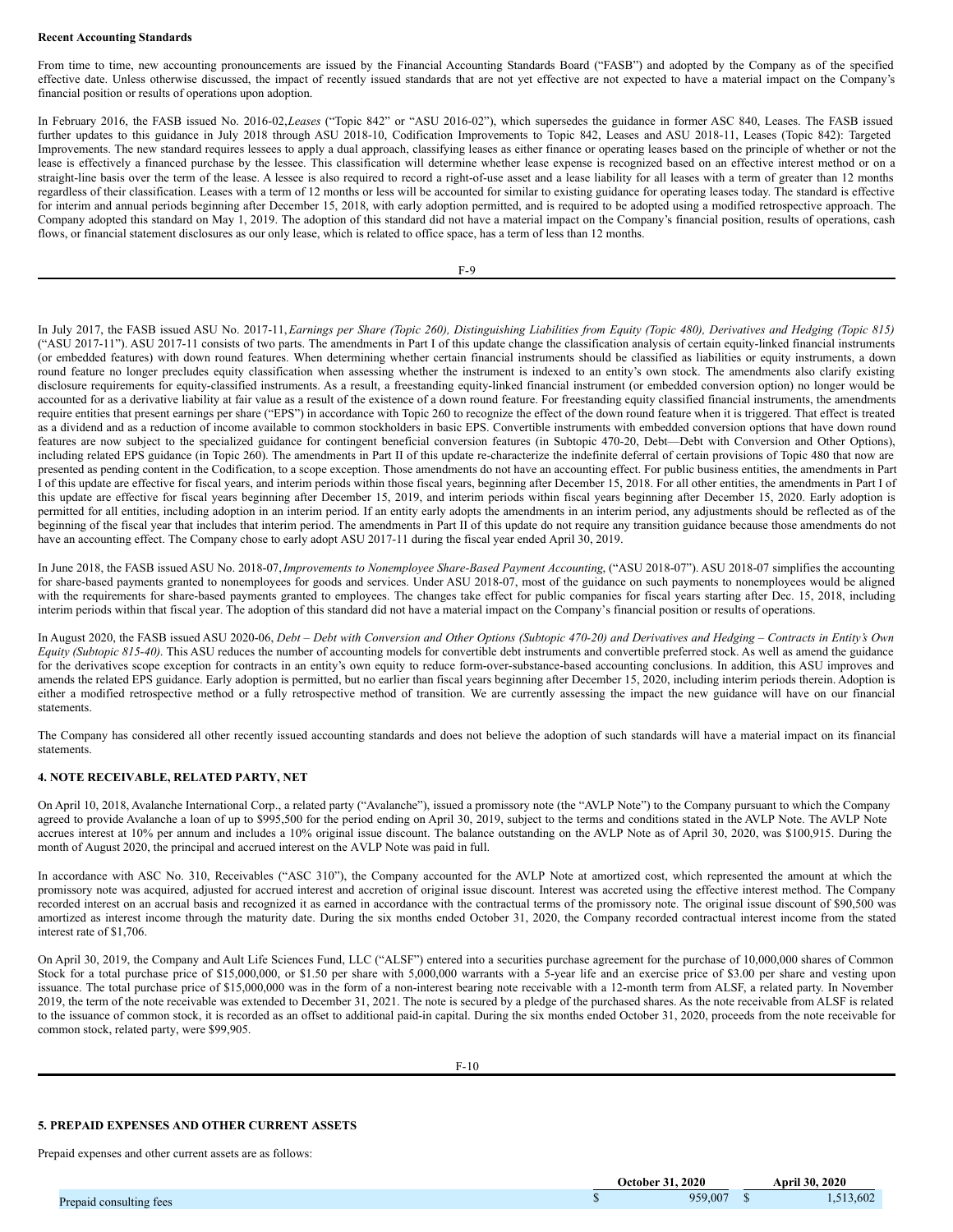| Interest receivable                             |         | 77.1      |
|-------------------------------------------------|---------|-----------|
| Other prepaid expenses                          | 850     | 15.850    |
| Other receivables                               | 16.210  | 16.210    |
| Total prepaid expenses and other current assets | 976.067 | 1.622.815 |

### **6. STOCK-BASED COMPENSATION**

On April 30, 2016, the Company's shareholders approved the Company's 2016 Stock Incentive Plan (the "Plan"). The Plan provides for the issuance of a maximum of 12,500,000 shares of the Company's Common Stock to be offered to the Company's directors, officers, employees, and consultants. On March 1, 2019 the Company's shareholders approved an additional 7,500,000 shares to be available for issuance under the Plan. Options granted under the Plan have an exercise price equal to or greater than the fair value of the underlying Common Stock at the date of grant and become exercisable based on a vesting schedule determined at the date of grant. The options expire between five and 10 years from the date of grant. Restricted stock awards granted under the Plan are subject to a vesting period determined at the date of grant.

All options that the Company grants are granted at the per share fair value on the grant date. Vesting of options differs based on the terms of each option. The Company has valued the options at their date of grant utilizing the Black Scholes option pricing model. As of the issuance of these financial statements, there was not an active public market for the Company's shares. Accordingly, the fair value of the underlying options was determined based on the historical volatility data of similar companies, considering the industry, products and market capitalization of such other entities. The risk-free interest rate used in the calculations is based on the implied yield available on U.S. Treasury issues with an equivalent term approximating the expected life of the options as calculated using the simplified method. The expected life of the options used was based on the contractual life of the option granted. Stock-based compensation is a non-cash expense because the Company settles these obligations by issuing shares of the Company's Common Stock from its authorized shares instead of settling such obligations with cash payments.

A summary of stock option activity for the period April 30, 2020 to October 31, 2020, is presented below:

|                                                         |                                                | <b>Outstanding Options</b>  |  |                                                 |                                                                 |               |                                        |  |
|---------------------------------------------------------|------------------------------------------------|-----------------------------|--|-------------------------------------------------|-----------------------------------------------------------------|---------------|----------------------------------------|--|
|                                                         | <b>Shares</b><br><b>Available for</b><br>Grant | Number of<br><b>Options</b> |  | Weighted<br>Average<br><b>Exercise</b><br>Price | Weighted<br>Average<br>Remaining<br>Contractual<br>Life (years) |               | Aggregate<br><b>Intrinsic</b><br>Value |  |
| Balance at April 30, 2020                               | 575,000                                        | 19.425,000                  |  | 0.5228                                          | 6.89                                                            | -S            | 15,609,500                             |  |
| Options granted                                         | (125,000)                                      | 125,000                     |  | 1.4267                                          |                                                                 |               |                                        |  |
| Balance at October 31, 2020                             | 450,000                                        | 19,550,000                  |  | 0.6964                                          | 6.41                                                            | <sup>\$</sup> | 15,609,500                             |  |
| Options vested and expected to vest at October 31, 2020 |                                                | 17,425,000                  |  | 0.6616                                          | 6.97                                                            | S             | 14,609,500                             |  |
| Options exercisable at October 31, 2020                 |                                                | 10,424,452                  |  | 0.3053                                          | 6.31                                                            | S             | 12,880,578                             |  |

The aggregate intrinsic value in the table above represents the total pretax intrinsic value (i.e., the difference between the estimated fair value price on the respective date and the exercise price, times the number of shares) that would have been received by the option holders had all option holders exercised their options. There have not been any options exercised during the six months ended October 31, 2020.

$$
F-11
$$

#### *Stock options granted to employees and consultants*

The estimated fair value of stock options granted to employees and consultants during the six months ended October 31, 2020 and 2019, were calculated using the Black-Scholes option-pricing model using the following assumptions:

|                          |           | For the Six Months Ended October 31, |  |  |
|--------------------------|-----------|--------------------------------------|--|--|
|                          | 2020      | 2019                                 |  |  |
| Expected term (in years) | 6.25      | 5.20                                 |  |  |
| Volatility               | $100.1\%$ | 70.0%                                |  |  |
| Risk-free interest rate  | $0.51\%$  | $2.25\%$                             |  |  |
| Dividend yield           | $- -$     | --                                   |  |  |

*Expected Term:* The expected term represents the period that the options granted are expected to be outstanding and is determined using the simplified method (based on the mid-point between the vesting date and the end of the contractual term).

*Expected Volatility:* The Company uses an average historical stock price volatility of comparable public companies within the biotechnology and pharmaceutical industry that were deemed to be representative of future stock price trends as the Company does not have trading history for its common stock. The Company will continue to apply this process until a sufficient amount of historical information regarding the volatility of its own stock price becomes available.

*Risk-Free Interest Rate:* The Company based the risk-free interest rate over the expected term of the options based on the constant maturity rate of U.S. Treasury securities with similar maturities as of the date of the grant.

*Expected Dividend:* The Company has not paid and does not anticipate paying any dividends in the near future. Therefore, the expected dividend yield was zero.

Stock-based compensation to employees and consultants from stock option grants for the six months ended October 31, 2020 and 2019 was \$989,526 and \$829,534, respectively.

#### *Performance-contingent stock options granted to employee*

In November 2018, the Board of Directors granted 2,000,000 performance-contingent options under the Plan to the Chief Executive Officer. These options have an exercise price of \$1.00 per share.

These options have two separate performance triggers for vesting based upon our therapies achieving certain FDA approval milestones within a specified timeframe. By definition, the performance condition in these options can only be achieved after the performance condition of FDA approval has been achieved. As such, the requisite service period is based on the estimated period over which the market condition can be achieved. When a performance goal is deemed to be probable of achievement, time-based vesting and recognition of stock-based compensation expense commences. In the event any the milestones are not achieved by the specified timelines, such vesting award will terminate and no longer be exercisable with respect to that portion of the shares. The maximum potential expense associated with the performance-contingent awards is \$1.2 million of general and administrative expense if all of the performance conditions are achieved as stated in the option agreement. Due to the significant risks and uncertainties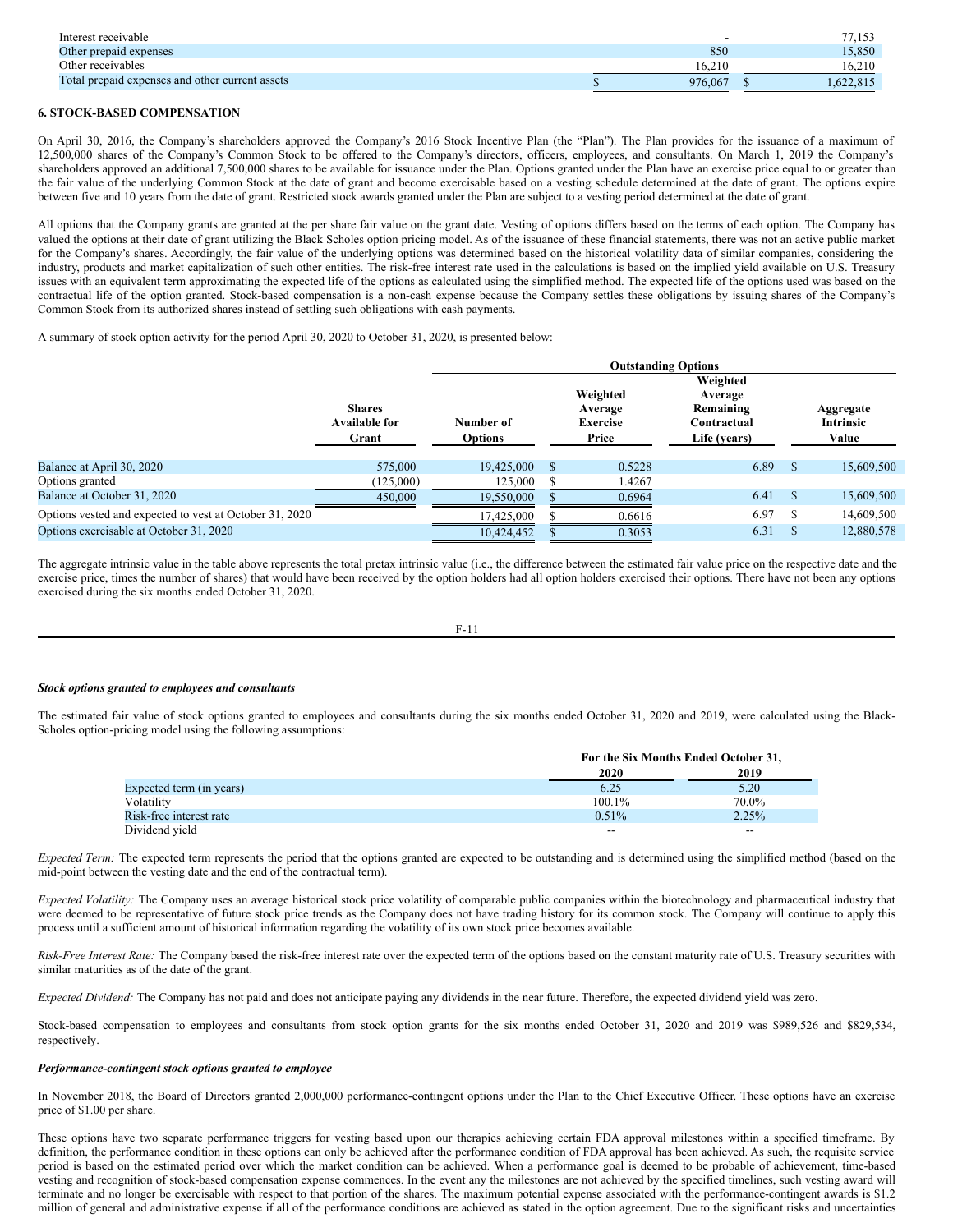associated with FDA approvals, through October 31, 2020, the Company believes that the achievement of the requisite performance conditions is not probable and, as a result, no compensation cost has been recognized for these awards.

On November 26, 2019, the Board of Directors granted 4,250,000 performance- and market-contingent awards to certain key employees and a director. These grants were made outside of the Plan. These awards have an exercise price of \$1.50 per share. These awards have multiple separate market triggers for vesting based upon either (i) the successful achievement of stepped target closing prices on a national securities exchange for 90 consecutive trading days later than 180 days after the Company's initial public offering for its common stock, or (ii) stepped target prices for a change in control transaction. The target prices range from \$15 per share to \$40 per share. In the event any the stock price milestones are not achieved within three years, the unvested portion of the performance options will be reduced by 25%. Due to the significant risks and uncertainties associated with achieving the market-contingent awards, through October 31, 2020, the Company believes that the achievement of the requisite performance conditions is not probable and, as a result, no compensation cost has been recognized for these awards.

#### *Stock issued for uplisting agreement compensation*

Pursuant to the Uplisting Agreement, defined below, the Company issued to the Advisor 500,000 shares of Common Stock, valued at the \$1.3668 estimated grant date fair value of the stock on the July 10, 2019 date of issuance. The stock compensation expense is being recognized over the two-year term of the agreement. During the six months ended October 31, 2020, the Company recognized stock compensation expense of \$170,844 related to the Uplisting Agreement.

F-12

#### *Stock issued for placement agent compensation*

Upon the initial closing of the 2019 PPM, defined below, the Company issued to the Placement Agent 500,000 shares of Common Stock valued at the \$1.3668 estimated grant date fair value of the stock on the August 30, 2019 date of issuance. The consideration was considered to be a cost of the equity offering, and accordingly, was netted against offering proceeds within additional paid in capital.

#### *Stock-based compensation expense*

The Company's results of operations include expenses relating to stock-based compensation as follows:

|                            | For the Six Months Ended October 31, |  |          |
|----------------------------|--------------------------------------|--|----------|
|                            | 2020                                 |  | 2019     |
| Research and development   | 43.626                               |  | 115.873  |
| General and administrative | 1.116.744                            |  | 940,510  |
| Total                      | .160.370                             |  | .056.383 |

As of October 31, 2020, total unamortized stock-based compensation expense related to unvested employee and non-employee awards that are expected to vest was \$4.6 million. The weighted-average period over which such stock-based compensation expense will be recognized is approximately 2.4 years.

#### **7. WARRANTS**

During the six months ended October 31, 2020, the Company issued warrants to purchase an aggregate of 108,334 shares of common stock at an exercise price of \$3.00 per share.

On August 11, 2020, the Company issued warrants to purchase an aggregate of 91,667 shares of common stock at an exercise price equal to \$3.00 per share of common stock in connection with the issuance of a convertible promissory note in the principal amount of \$275,000 (see Note 8). Based on the terms of the Company's warrant agreement, the Company accounted for the warrants as equity instruments as the warrants are indexed to the Company's own stock, require settlement in shares and would be classified as equity under ASC 815.

On August 31, 2020, the Company issued warrants to purchase an aggregate of 16,667 shares of common stock at an exercise price equal to \$3.00 per share of common stock in connection with the issuance of a convertible promissory note, related party in the principal amount of \$50,000 (see Note 9). Based on the terms of the Company's warrant agreement, the Company accounted for the warrants as equity instruments as the warrants are indexed to the Company's own stock, require settlement in shares and would be classified as equity under ASC 815.

The following table summarizes information about Common Stock warrants outstanding at October 31, 2020:

|                          | Outstanding                  |                                                                 |                                                 | Exercisable                         |                                                 |
|--------------------------|------------------------------|-----------------------------------------------------------------|-------------------------------------------------|-------------------------------------|-------------------------------------------------|
| <b>Exercise</b><br>Price | <b>Number</b><br>Outstanding | Weighted<br>Average<br>Remaining<br>Contractual<br>Life (years) | Weighted<br>Average<br><b>Exercise</b><br>Price | <b>Number</b><br><b>Exercisable</b> | Weighted<br>Average<br><b>Exercise</b><br>Price |
| \$1.00                   | 500,000                      | 3.3                                                             | \$1.00                                          | 158,333                             | \$1.00                                          |
| \$1.20                   | 5,500                        | $-0.2$                                                          | \$1.20                                          | 5.805                               | \$1.20                                          |
| \$1.75                   | 175,772                      | 4.0                                                             | \$1.75                                          | 35,154                              | \$1.75                                          |
| \$3.00                   | 6.079.197                    | 3.4                                                             | \$3.00                                          | 1,730,141                           | \$3.00                                          |
|                          |                              |                                                                 |                                                 |                                     |                                                 |
| $$1.00 - $3.00$          | 6,760,469                    | 3.8                                                             | \$2.82                                          | 1,929,433                           | \$2.81                                          |

The estimated fair value of warrants granted during the six months ended October 31, 2020 and 2019, were calculated using the Black-Scholes option-pricing model using the following assumptions:

|                          |         | For the Six Months Ended October 31, |  |  |
|--------------------------|---------|--------------------------------------|--|--|
|                          | 2020    | 2019                                 |  |  |
| Expected term (in years) | 5.00    | 2.50                                 |  |  |
| Volatility               | 103.70% | 69.35%                               |  |  |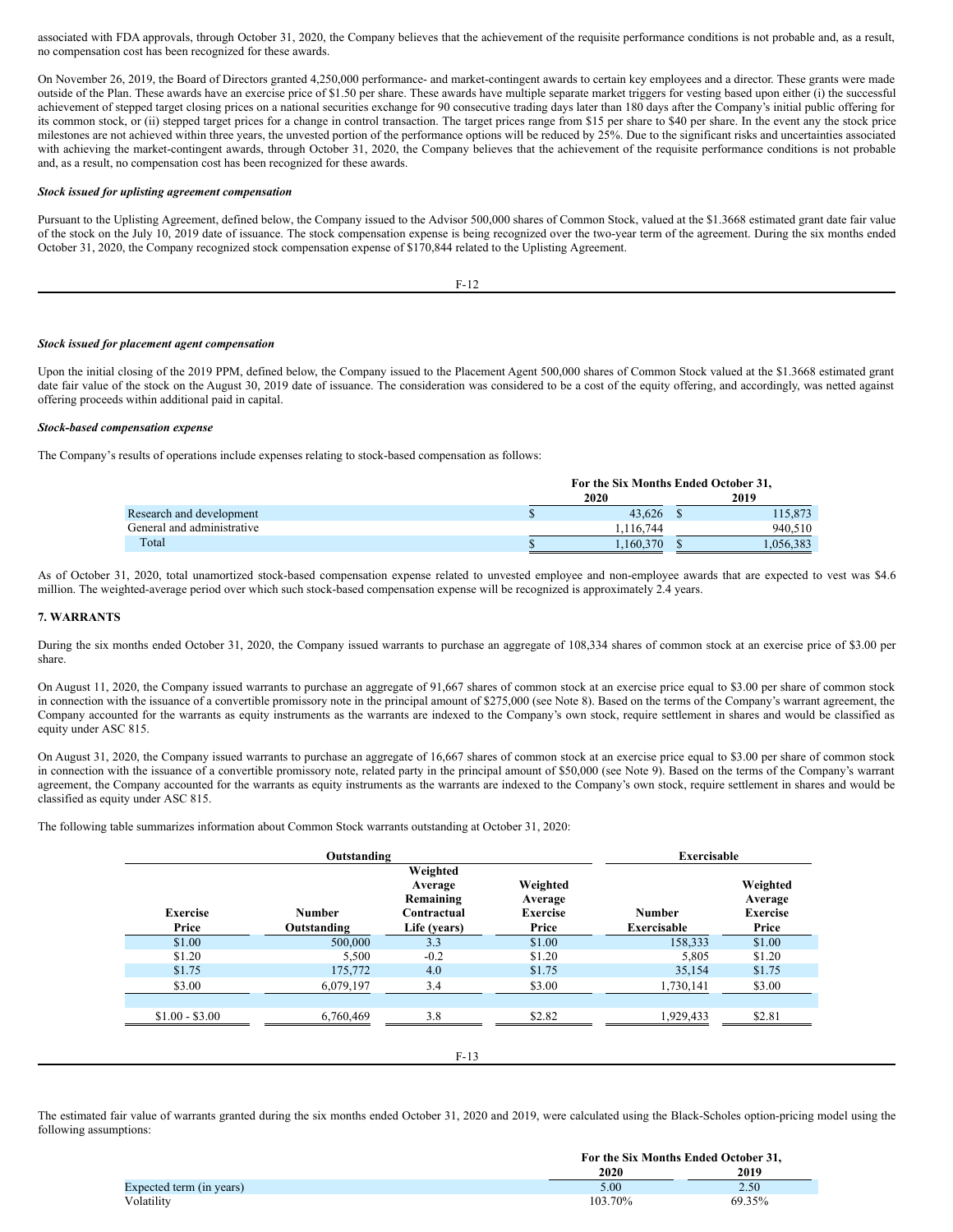| Risk-free interest rate | $-0.28%$<br>$77\%$ | 2.53% |
|-------------------------|--------------------|-------|
| Dividend vield          | ---                | --    |

*Expected Term:* The expected term represents the period that the warrants granted are expected to be outstanding.

*Expected Volatility:* The Company uses an average historical stock price volatility of comparable public companies within the biotechnology and pharmaceutical industry that were deemed to be representative of future stock price trends as the Company does not have trading history for its common stock. The Company will continue to apply this process until a sufficient amount of historical information regarding the volatility of its own stock price becomes available.

*Risk-Free Interest Rate:* The Company based the risk-free interest rate over the expected term of the warrants based on the constant maturity rate of U.S. Treasury securities with similar maturities as of the date of the grant.

*Expected Dividend:* The Company has not paid and does not anticipate paying any dividends in the near future. Therefore, the expected dividend yield was zero.

#### **8. OTHER RELATED PARTY TRANSACTIONS**

In December 2018, we entered into a consulting agreement with Mr. William Horne, one of the Company's directors, to provide 12 months of CFO transition consulting services for \$50,000.

On June 28, 2017, MCKEA and Spartan Capital Securities, LLC ("Spartan") entered into a five-year consulting agreement (the "MCKEA Consulting Agreement"). Pursuant to the MCKEA Consulting Agreement, upon the receipt by us of no less than \$2,500,000 in gross proceeds from a Private Placement Memorandum dated August 17, 2017, MCKEA transferred to Spartan 5,000,000 shares of Alzamend Common Stock. During the term of the MCKEA Consulting Agreement, Spartan would provide consulting services to MCKEA related to general corporate and other matters related to MCKEA's investment in us such as advice on mergers and acquisition transactions, finance strategies, identification of potential management candidates and other strategic introductions. The 5,000,000 shares of Common Stock were transferred by MCKEA to Spartan on January 31, 2018.

#### **9. CONVERTIBLE NOTE**

In August 2020, the Company entered into a Securities Purchase Agreement with an institutional investor to sell a Convertible Promissory Note of the Company, in the aggregate principal amount of \$275,000 for a purchase price of \$250,000 and issue a 5-year warrant to purchase 91,667 of shares of its Common Stock. The Convertible Promissory Note bears interest at 8% per annum, which principal and all accrued and unpaid interest are due six months from the date of issuance. The principal and interest earned on the Convertible Promissory Note may be converted into shares of the Company's Common Stock at \$1.50 per share. The exercise price of the warrant is \$3.00 per share.

The fair value of equity warrants was recorded as a discount to the convertible promissory note with a corresponding increase to additional paid-in capital. The Company computed the estimated fair value of the warrants using the Black-Scholes option pricing model and, as a result of this calculation, recorded debt discount in the amount of \$78,642 based on the estimated fair value of the warrants. The risk-free rate of 0.27% was derived from the U.S. Treasury yield curve, matching the term of the warrant, in effect at the measurement date. The volatility factor of 103.7% was determined based on the historical volatility data of similar companies, considering the industry, products and market capitalization of such other entities. In aggregate, the Company recorded debt discount in the amount of \$103,642 based on the fair values of the warrants and original issue discount of \$25,000. As of October 31, 2020, the convertible note is presented net of unamortized debt discount of \$58,017.

#### **10. NOTE PAYABLE**

In May 2020, the Company received loan proceeds in the amount of \$62,110 under the Paycheck Protection Program ("PPP"). The PPP, established as part of the Coronavirus Aid, Relief and Economic Security Act ("CARES Act"), provides for loans to qualifying businesses for amounts up to 2.5 times of the average monthly payroll expenses of the qualifying business. The loans and accrued interest are forgivable after the earlier of (i) 24 weeks after the loan disbursement date and (ii) December 31, 2020 as long as the borrower uses the loan proceeds for eligible purposes, including payroll, benefits, rent and utilities, and maintains its payroll levels.

The unforgiven portion of the PPP loan is payable over two years at an interest rate of 1%, with a deferral of payments for the first six months. The Company used the proceeds for purposes consistent with the PPP. In December 2020, the Company met the conditions and received forgiveness of the loan.

F-14

### **11. CONVERTIBLE NOTE – RELATED PARTY**

In August 2020, the Company entered into a Securities Purchase Agreement with DPW Holdings, Inc., a related party, to sell a Convertible Promissory Note of the Company, in the aggregate principal amount of \$50,000 and issue a 5-year warrant to purchase 16,667 of shares of its Common Stock. The Convertible Promissory Note bears interest at 8% per annum, which principal and all accrued and unpaid interest are due six months from the date of issuance. The principal and interest earned on the Convertible Promissory Note may be converted into shares of the Company's Common Stock at \$1.50 per share. The exercise price of the warrant is \$3.00 per share.

The fair value of equity warrants was recorded as a discount to the convertible promissory note with a corresponding increase to additional paid-in capital. The Company computed the estimated fair value of the warrants using the Black-Scholes option pricing model and, as a result of this calculation, recorded debt discount in the amount of \$14,300 based on the estimated fair value of the warrants. The risk-free rate of 0.28% was derived from the U.S. Treasury yield curve, matching the term of the warrant, in effect at the measurement date. The volatility factor of 103.7% was determined based on the historical volatility data of similar companies, considering the industry, products and market capitalization of such other entities. As of October 31, 2020, the convertible note – related party is presented net of unamortized debt discount of \$9,481.

### **12. EQUITY TRANSACTIONS**

The Company is authorized to issue 10,000,000 shares of Preferred Stock \$0.0001 par value. The Board of Directors has designated 1,360,000 shares as Series A Convertible Preferred Stock (the "Series A Preferred Shares"), The rights, preferences, privileges and restrictions on the remaining authorized 8,640,000 shares of Preferred Stock have not been determined. The Company's Board of Directors is authorized to create a new series of preferred shares and determine the number of shares, as well as the rights, preferences, privileges and restrictions granted to or imposed upon any series of preferred shares. As of October 31, 2020, there were 750,000 shares of Series A Preferred Shares and no other shares of Preferred Stock issued or outstanding.

### *Series A Preferred Stock*

The Series A Preferred Shares convey no dividend rights except as may be declared by the Board in its sole and absolute discretion, out of funds legally available for that purpose. Holders of Series A Preferred Shares are entitled to 50 non-cumulative votes per share on all matters presented to our stockholders for action. In addition, the affirmative vote of the holders of a majority of the Series A Preferred then outstanding, voting as a separate class, is required for the Company to:

- amend, alter or repeal any of the preferences or rights of the Series A Preferred Shares;
- authorize any reclassification of the Series A Preferred Shares;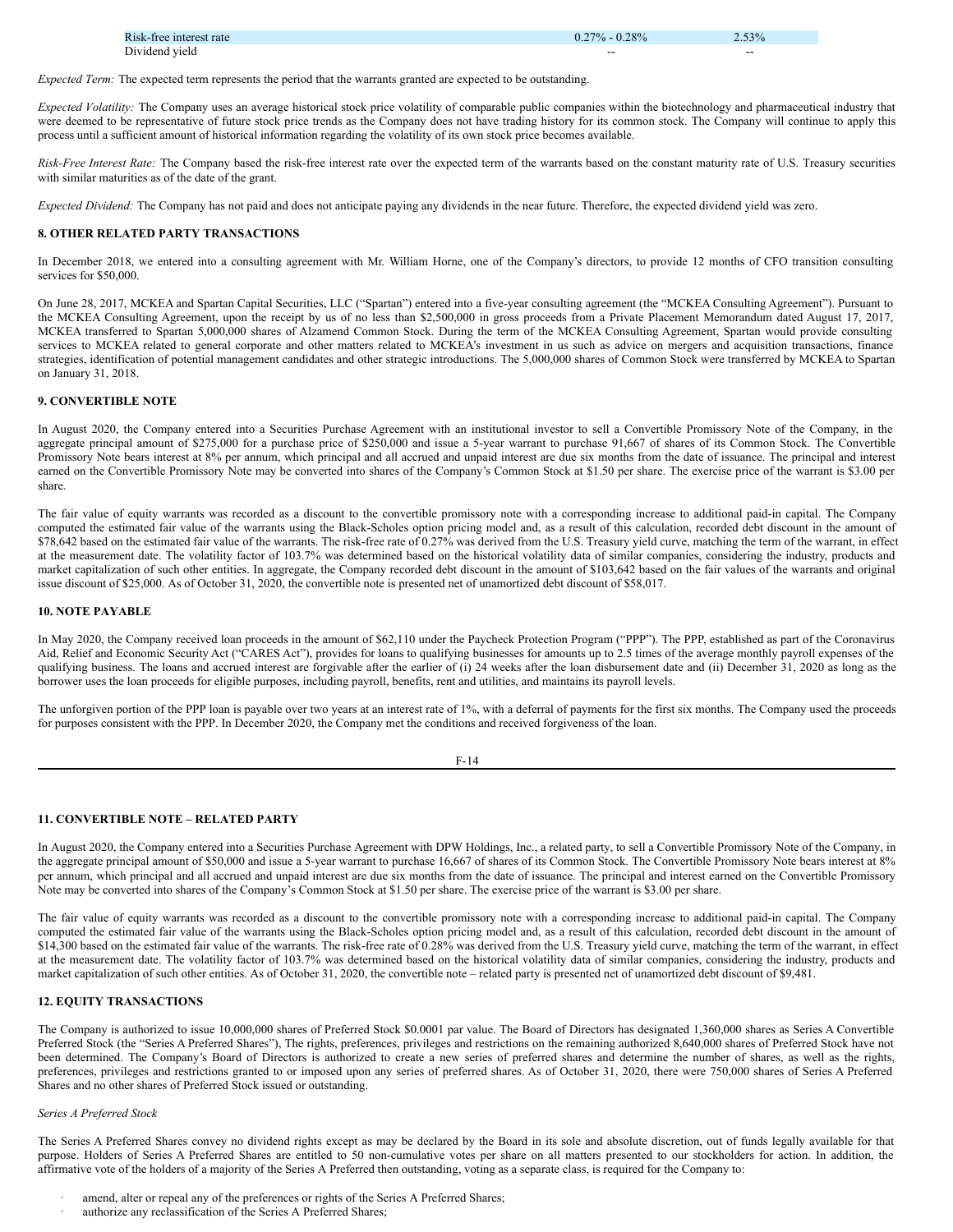- increase the authorized number of Series A Preferred Shares; or
- · create any class or series of shares ranking prior to the Series A Preferred Shares as to dividends or liquidation.

The Series A Preferred Shares are not entitled to preemptive rights. In the event of any dissolution, liquidation or winding up of the Company, whether voluntary or involuntary, the Holders of Series A Preferred Shares shall be entitled to participate in any distribution out of the assets of the Company on an equal basis per share with the holders of the Common Stock.

Holders of Series A Preferred Shares have the right to convert their shares into shares of Common Stock at any time at a conversion rate equal to twenty (20) shares of Common Stock for every one (1) Series A Preferred Share. The conversion rate is not subject to anti-dilution adjustments.

#### *Common Stock*

On May 27, 2016, the Company's Board of Directors approved a Certificate of Amendment to the Company's Certificate of Incorporation increasing its authorized shares of Common Stock from 150,000,000 to 300,000,000.

An exclusive license agreement with sublicensing terms was made effective on May 1, 2016, as amended on August 17, 2017, (the "Effective Date") by and between the University of South Florida (the "University"), and a direct support organization of the University and the Company (the "License Agreement"). There are certain license fees and milestone payments required to be paid for the licensing of an immunotherapy vaccine peptide that is designed to be used both as a treatment and vaccine against Alzheimer's (the "Technology"), pursuant to the terms of the License Agreement with the University of South Florida Research Foundation, Inc. (the "Licensor") and the University. Pursuant to the terms of the License Agreement, the Licensor is entitled to receive that number of shares of the Company's Common Stock equal to five percent (5%) of the total number of issued and outstanding shares outstanding, subject to additional issuances until such time as the Company has received a total of \$5 million in cash in exchange for the Company's equity securities. During the year ended April 30, 2018, the Company issued 214,967 shares of its Common Stock and recognized \$218,417 in license fees pursuant to the License Agreement. During the year ended April 30, 2019, the Company issued 2,227,923 shares of its Common Stock and recognized \$2,227,923 in license fees pursuant to the License Agreement. The amount of the license fees was based on the fair value of the Company's Common Stock on the date of issuance. Fair value was determined from recent sales of the Company's Common Stock to third parties.

F-15

There are certain initial license fees and milestone payments required to be paid by us to the Licensor pursuant to the terms of the License Agreement. The License Agreement requires the Company to pay royalty payments of four percent (4%) on net sales of products developed from the licensed technology. The Company has already paid an initial license fee of \$200,000. As an additional licensing fee, the Licensor also received shares of the Company's Common Stock equal to five percent (5%) of the total number of issued and outstanding shares outstanding as the Company has received a total of \$5 million in cash in exchange for the Company's equity securities.

Between October 19, 2017 and December 29, 2017, the Company entered into subscription agreements for the purchase of 419.45 units at \$10,000 for each unit purchased. Each unit consisted of 10,000 shares of Common Stock. In aggregate, the 419.45 units represented 4,194,500 shares of Common Stock for an aggregate purchase price of \$4,194,500, or \$1.00 per share, pursuant to the terms of a Private Placement Memorandum dated August 17, 2017 (the "2017 PPM"). In conjunction with the 2017 PPM, the Company incurred \$419,450 in placement fees and \$93,523 in legal and filing fees, resulting in net proceeds to the Company of \$3,681,528 (the "2017 Offering").

During the year ended April 30, 2018, the Company received notices of conversion from three investors that had purchased 610,000 shares of Series A Preferred Stock. The Series A Preferred Stock was converted into 12,200,000 shares of Common Stock.

On March 20, 2019, the Company entered into securities purchase agreements for the purchase of 157,346 shares of Common Stock for a total purchase price of \$236,023, or \$1.50 per share with 78,672 warrants with a 5-year life and an exercise price of \$3.00 per share and vesting upon issuance. The purchase price of \$236,023 was paid in cash.

On April 30, 2019, the Company and ALSF entered into a SPA for the purchase of 10,000,000 shares of Common Stock for a total purchase price of \$15,000,000, or \$1.50 per share with 5,000,000 warrants with a 5-year life and an exercise price of \$3.00 per share and vesting upon issuance. The total purchase price of \$15,000,000 was in the form of a non-interest bearing note receivable with a 12-month term from ALSF, a related party. The note is secured by a pledge of the purchased shares. Pursuant to the SPA, ALSF is entitled to full ratchet anti-dilution protection, most-favored nation status, denying the Company the right to enter into a variable rate transaction absent its consent, a right to participate in any future financing the Company may consummate and to have all the shares of Common Stock to which it is entitled under the SPA registered under the Securities Act within 180 days of the final closing of an initial public offering.

#### **Placement Agreement**

In connection with the 2017 Offering, the Company agreed with Spartan Capital Securities, LLC ("Spartan"), the placement agent in the 2017 Offering, as follows:

#### Use of Proceeds:

The Company will apply the net proceeds from the 2017 Offering to include the retention of an FDA consulting firm, payment of the IND and all associated costs and the launch of a First Stage Clinical Trial with up to 20 human patients along with limited operational expenses.

### Corporate Governance:

During the period commencing on December 29, 2017, and ending at such time as the Company's Common Stock is listed on a national securities exchange, Spartan will have the right to designate one member of the Company's Board of Directors (the "Board"). If Spartan does not elect to designate a member of the Board, then the Company will permit a representative of Spartan to attend all meetings of the Board as an observer.

#### Registration Rights:

Subject to applicable law or regulations including but not limited to Rule 415 of the Securities Act, the Company, within one hundred and eighty (180) days of the final closing of an initial public offering of the Company's equity securities, file a registration statement on Form S-1 with the Commission, which registration statement will cover the shares of Common Stock issuable to the Placement Agent pursuant to the MCKEA Consulting Agreement discussed above as well as the shares of Common Stock issued in the 2017 Offering.

### **2019 Placement Agreement**

Between June 25, 2019 and October 31, 2019, the Company entered into subscription agreements for the purchase of 1,756,726 units at \$1.50 for each unit purchased pursuant to its 2019 private offering (the "2019 Offering"). Each unit consists of one (1) share of Common Stock and one (1) warrant to purchase one half (0.5) share of Common Stock. In aggregate, the 1,756,726 units represents 1,756,726 shares of Common Stock and 878,363 warrants with an exercise price of \$3.00 per share for an aggregate purchase price of \$2,635,089, or \$1.50 per share. The 2019 Offering was conducted pursuant to the terms of a Confidential Private Placement Memorandum dated June 12, 2019 (the "2019 PPM"). As of April 30, 2019, in conjunction with the 2019 PPM, the Company incurred \$395,263 in placement fees resulting in net proceeds to the Company of \$2,239,826.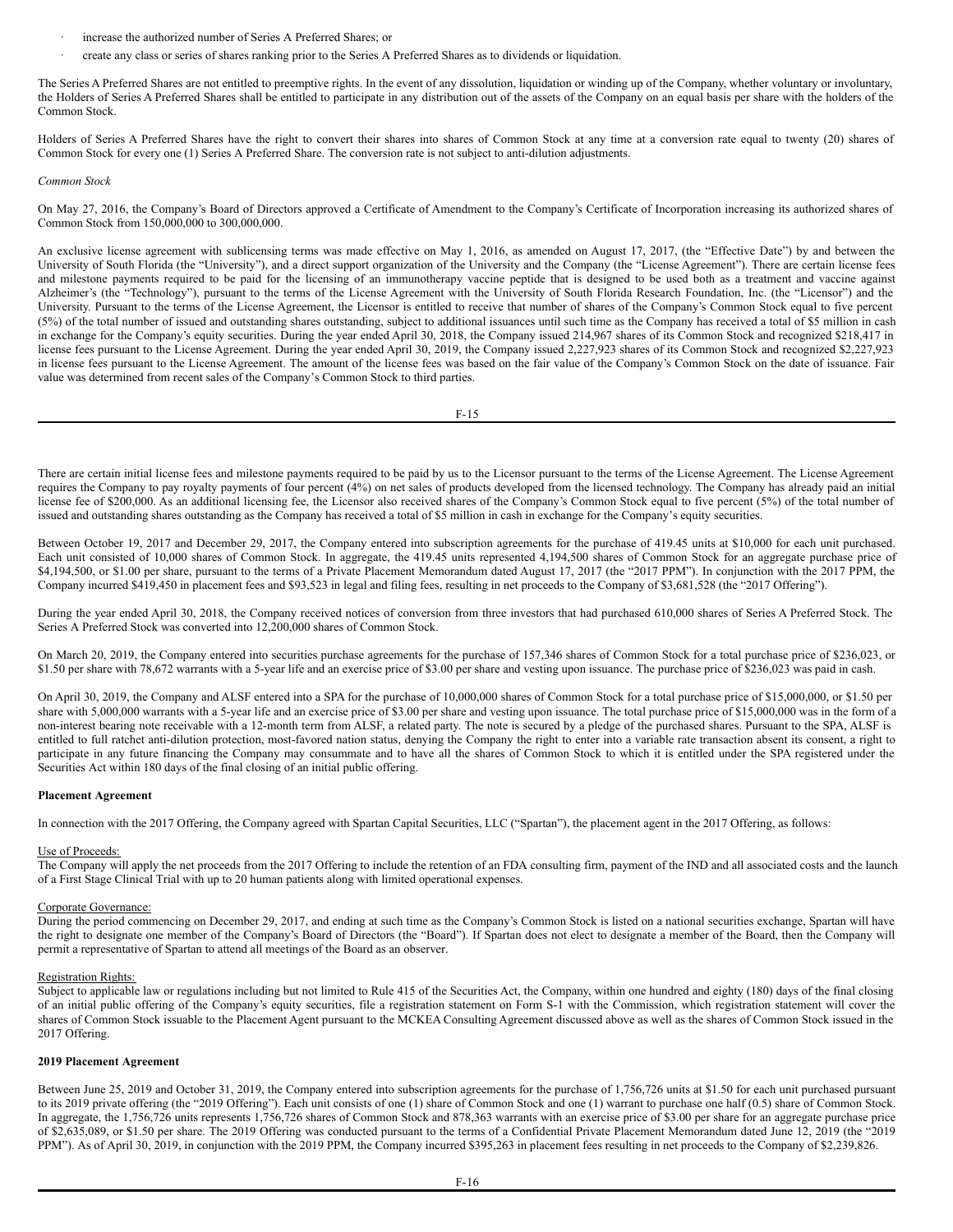Pursuant to the 2019 Placement Agreement effective as of June 10, 2019 entered into in connection with the 2019 PPM, the Company has agreed with the Placement Agent to certain cash compensation payable to the Placement Agent and, without limitation, to the following:

#### Placement Agent Compensation:

Upon the initial closing of the 2019 PPM the Company paid to the Placement Agent a non-refundable fee of Twenty-Five Thousand Dollars (\$25,000) and issued to the Placement Agent 500,000 shares of Common Stock.

Further, the Company has issued to the Placement Agent warrants to purchase a number of shares of Common Stock (the "Placement Agent Warrants") equal to ten percent (10%) of the number of shares of Common Stock sold in the 2019 PPM. The Placement Agent Warrants are exercisable for a period of five (5) years after their date of issuance, have an exercise price of \$1.75 per share and contain provisions pertaining to cashless exercise, standard anti-dilution protection and piggyback registration rights.

#### Use of Proceeds:

The Company applied the net proceeds from the 2019 Offering primarily: (i) for licensing and other fees to the University and the Byrd Institute; (ii) to pay certain fees to the FDA; (iii) to pay for third-party research; (iv) to pay certain marketing-related fees, and (v) for working capital.

#### Incurrence of Debt:

During the two years following the final Closing, the Company will not, without the prior written consent of the Placement Agent, incur indebtedness for borrowed money in an aggregate amount in excess of \$250,000.

#### Additional Shares Issuable to the Placement Agent, its Affiliates and the Investors in the 2019 Offering:

The Company has agreed to take certain actions within prescribed time periods. If the Company fails to do so on a timely basis, the Company has agreed to issue to the Placement Agent, its Affiliates and the investors in the 2019 PPM a significant number of additional shares of Common Stock.

#### Future Sales of Securities and Conversion of the Series A Preferred Stock:

During the period commencing on the final Closing and ending two years thereafter, provided that no Qualified Financing (as defined below) has occurred, if (i) the Company issues any shares of Common Stock or Common Stock equivalents at a per share price below \$1.50 absent the Placement Agent's consent, or (ii) any holder of the Company's Series A Preferred Stock elects to convert such shares into Common Stock, then upon any such issuance or conversion, as the case may be, the Placement Agent, its Affiliates and the Investors in this Offering will be entitled to receive a significant number of additional shares of Common Stock (this provision can thus be deemed the functional equivalent of weighted average anti-dilution protection). For purposes of the 2019 Placement Agreement, a "Qualified Financing" means the sale of equity securities by us in a single transaction or a series of related transactions registered under the Securities Act resulting in gross proceeds to us of not less than \$25,000,000.

In addition, during the period commencing on the final Closing and ending two years thereafter, the Company has agreed not to enter into any transactions with Milton C. Ault, our chairman of the board and principal stockholder or any Affiliate (as defined in Rule 405 of the Securities Act) thereof absent the Placement Agent's consent. Notwithstanding the foregoing, the Placement Agent has consented to our potential entry into an agreement whereby the Company would issue to an Affiliate of Mr. Ault 10,000,000 shares of Common Stock on terms substantially identical to those of the 2019 PPM.

#### Failure to File Reports under the Securities Act:

In the event that the Company does not file its annual or semiannual reports with the Commission on a timely basis, then the Placement Agent will have the right to designate a replacement for one of our members of our Board for a period of one (1) year following any such failure to file a periodic report on a timely basis, provided that neither Mr. Ault nor William B. Horne shall be subject to this provision.

#### Employment Agreement with the Chief Executive Officer:

Upon or before the initial Closing of the 2019 PPM, the Company shall have entered into an employment agreement with Stephan Jackman having a term of at least two (2) years.

#### Corporate Governance:

During the period commencing on the final closing of the 2019 PPM and ending at such time as the Common Stock is listed on a national securities exchange, the Placement Agent will have the right to designate one member of our Board.

| _ |
|---|
|---|

### Uplisting Agreement:

Pursuant to the Uplisting Agreement effective as of June 10, 2019, the Company has agreed with the Placement Agent as follows:

The Company will engage the Placement Agent as an advisor (in such capacity, the "Advisor") to, at our request, provide advisory services (the "Services") to us in connection with a potential public offering (an "IPO"). The Company expects that any such Services rendered would consist principally of advising us on how to properly develop and implement strategies that would enhance our ability to successfully complete an IPO and in connection therewith obtain a listing on a national securities exchange, provided that the Company meets any such exchange's listing criteria at the applicable time as well as introduce us to appropriate underwriters that would lead or conduct any such IPO.

According to the Uplisting Agreement, the Company will, whether the Company requests its assistance or not, be obligated to issue to the Advisor Five Hundred Thousand (500,000) shares of Common Stock as well as make a cash payment to the Advisor in the amount of \$475,000 once the Company has raised no less than \$1,000,000 in gross proceeds in the 2019 PPM and, in the event that the Company successfully consummates an IPO with an underwriter introduced to us by the Advisor, pay the Advisor a fee equal to two percent (2%) of the gross proceeds raised in the IPO.

If prior to a Qualified Financing the Company issues any shares of Common Stock or Common Stock equivalents at a per share price below \$1.50 absent the Advisor's consent, then upon any such issuance, the Advisor will be entitled to receive a significant number of additional shares of Common Stock (this provision can, like its counterpart in the 2019 Placement Agreement described above, thus be deemed the functional equivalent of weighted average anti-dilution protection).

In the event that the Company engages in what the Uplisting Agreement refers to as an "Alternative Transaction" during the term of such agreement or for a period of two (2) years thereafter, the Company will be obligated to pay to the Advisor a fee in cash equal to three percent (3%) of the amount of the consideration paid or received by us and/or our stockholders in the Alternative Transaction. For purposes of the Uplisting Agreement, an "Alternative Transaction" means a business combination, including, any merger, acquisition or sale of stock or assets (whether the Company is the acquiring or the acquired entity), joint venture, strategic alliance or other similar transaction, and shall extend to any subsidiary of ours on the same terms as will be applicable to us.

The term of the Uplisting Agreement will be two (2) years, subject to either party's right to terminate it in the event that the other party to the agreement breaches it in any material way.

### **13. SUBSEQUENT EVENTS**

In accordance with FASB ASC 855-10, the Company has analyzed its operations subsequent to October 31, 2020 and has determined that it does not have any material subsequent events to disclose in these financial statements except for the following: